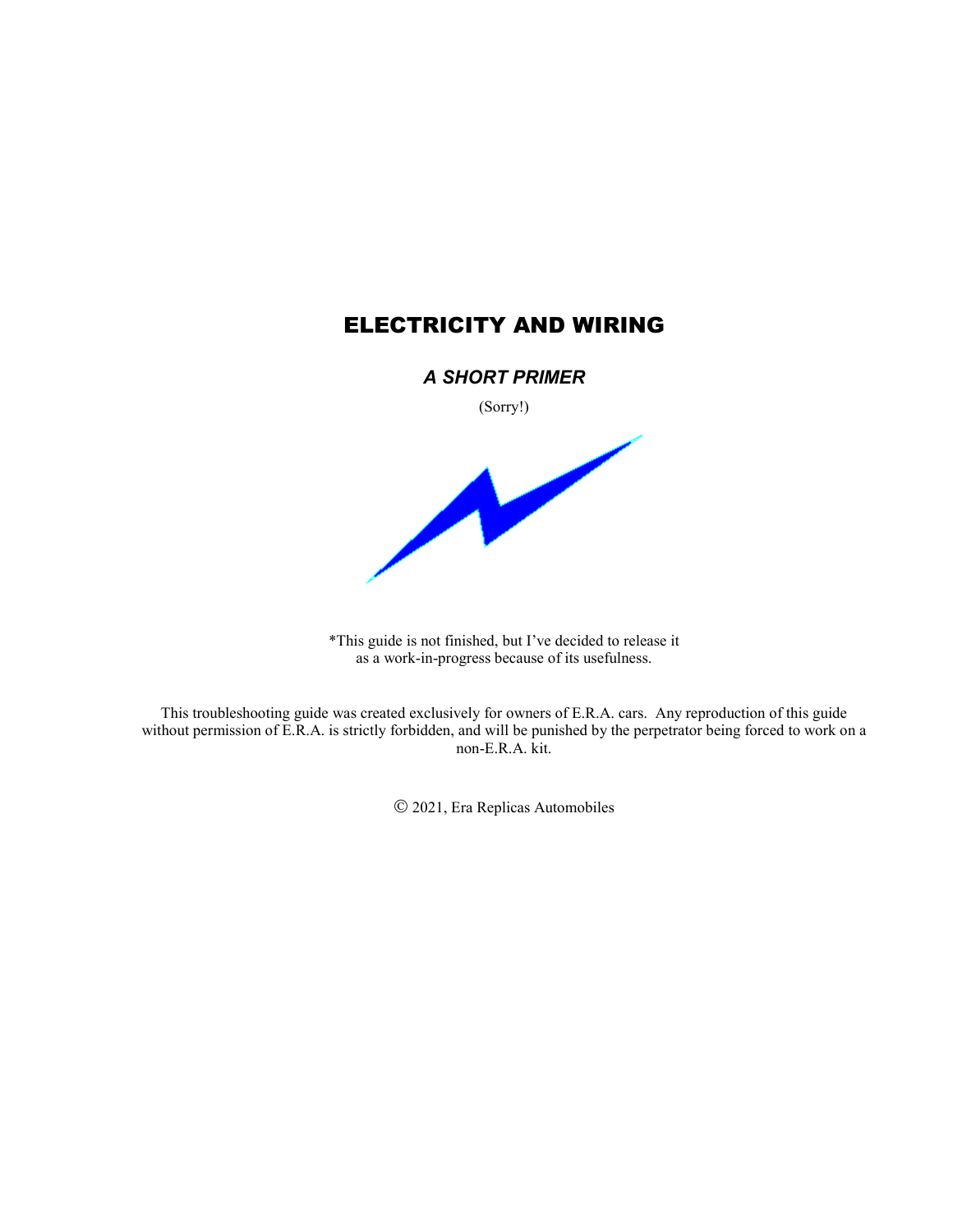## **INTRODUCTION**

Even without any electrical experience, you needn't be afraid of working on an E.R.A. kit. The basic concepts of electricity are relatively easy to understand, and this guide will make troubleshooting a straightforward and logical process. **Besides**, compared with the latest in production car circuitry, the **E.R.A. 427SC** and **GT** have very simple electrical systems.

E.R.A. built wiring harnesses have had very few functional flaws. We are unique in the industry in soldering all our connections to avoid the poor connections that inevitably result from water and salt. The majority of problems encountered by builders of our kit have been caused by faulty switches, wiper motors, or other peripheral components. (And even, on rare occasion, incorrect connections by the kit builder.) This mini-textbook will help you locate and eliminate most of the glitches that you might experience during your "Automotive Experience".

If you are electro-phobic or have limited knowledge of electricity, please read the **General Concepts** section. Even if you never have a problem with your car, acquiring a true understanding of what happens underneath the hood - or your roof - can be invaluable in real life. **Knowledge is power!**

Although help is always available from us, please read the following information first. If you must call, use this guide to gather as much information as possible before the phone call. This will make finding the answer to your problem much faster. **Thanks!**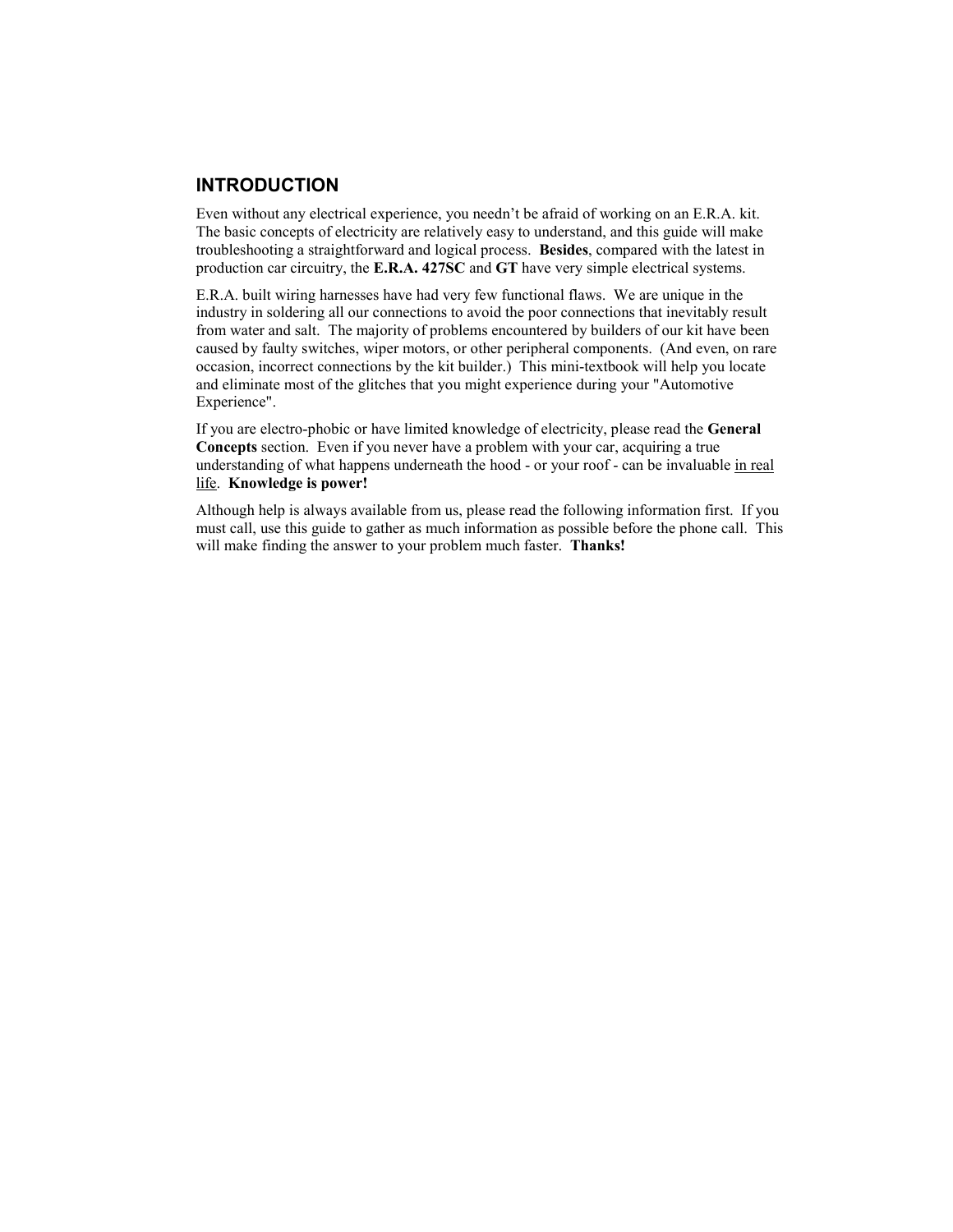# **The Shocking Truth! Everything You Ever Wanted To Know About Electricity, But Were Afraid To Ask**

## **BASIC CONCEPTS**

### **POWER, ENERGY, VOLTAGE, CURRENT (AMPERAGE)**

**Power!** We have come to expect things to happen when the switch is turned on. Motors, solenoids, coils, radios, etc. are all our slaves. A little electricity is all that is necessary.

In automotive applications, electrical energy is carried by insulated copper wire to where it is needed. The source for this power is the battery an/or the alternator.



**Electric Current (I)** is essentially a flow of electrons within the wire. In most automotive applications, this current flows continuously in one direction within the wire "conduit" and is called direct current (DC).

Household current alternates direction 60 times a second (60 Hertz) in the USA, 50Hz most other places, and is called AC. (Strictly speaking, it should be called *alternating voltage*.)

But everything that follows pertains only to DC current.

### **Current flows from Positive**  $\Rightarrow$  **Negative**

*By historical convention*, current flows from positive to negative. Think of current  $(I)$  - i.e. amperage - as the rate of water flowing in a pipe, measured as gallons/hour.

#### *In reality, the electrons are flowing in the opposite direction, since their charge is negative.*

The analogous circuits of fluid and electricity are shown below. They each require a pump/generator or a energy storage source (battery/pressure accumulator). Both systems have energy draws in the circuit: Restrictions, motors, and storage areas.



**Resistance (R)** is the amount of hindrance to the current that a component creates. Every component in a circuit has resistance, although some have practically zero. **Impedance** is resistance associated with energy stored in a magnetic field - an alternator, coil or motor. It is the electrical equivalent of inertia and is proportional to the *rate of change* of current.

Notice that these are both circuits. The stuff going out must equal the stuff going in. The obvious difference is that automotive electrical circuits are typically completed through a **common ground** rather than a dedicated return line.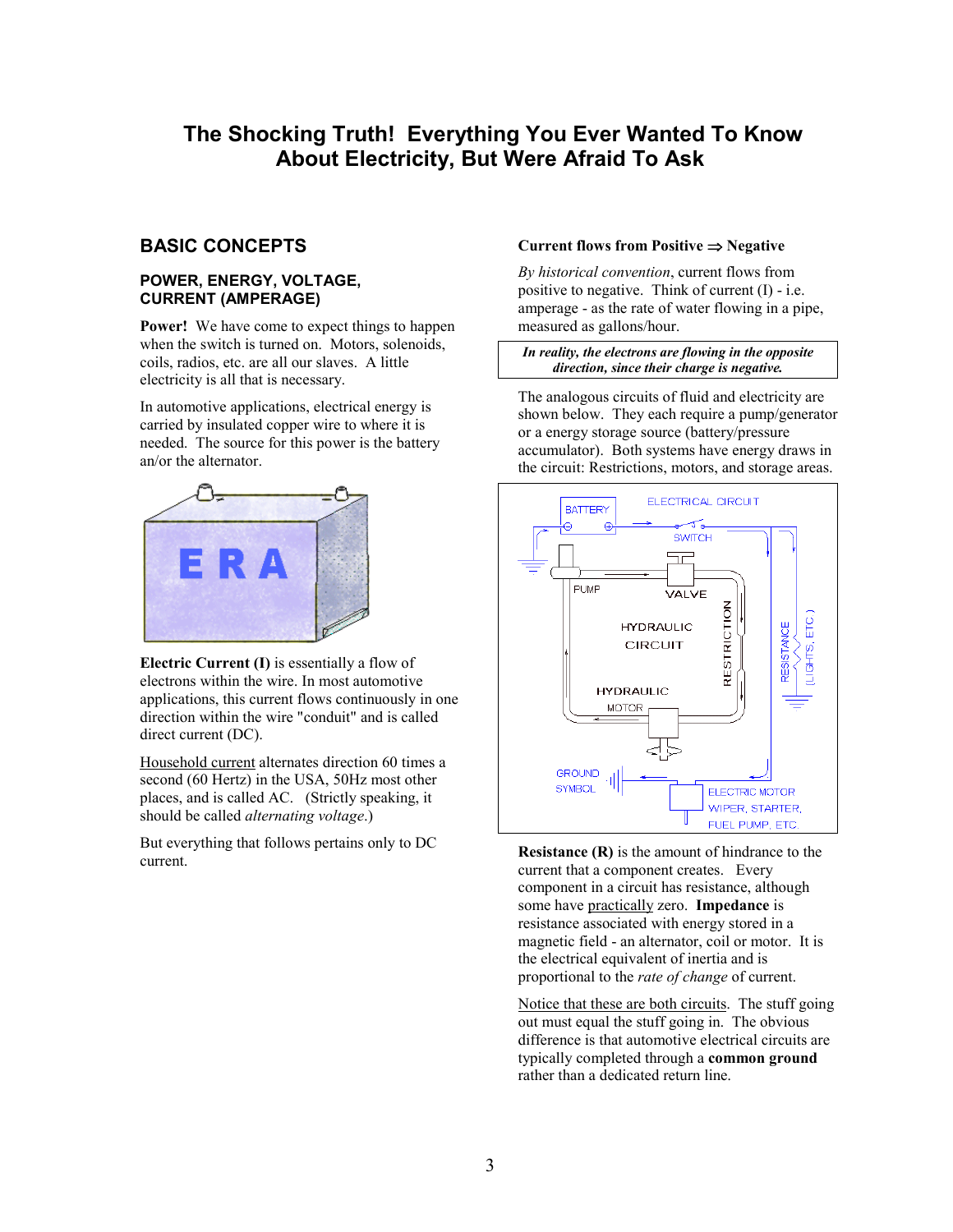**Voltage (V)** is equivalent to the amount of pressure in the pipe at any given point, and resistance  $(R)$  is the amount of restriction to the flow within the pipe.

All the current that flows from the positive  $(+)$ sources must eventually go into the negative (-) sink which, in the case of a car, is called ground. Voltage is usually measured in relationship to ground, which is defined as being at 0 volts.

**Energy** (in the form of heat) is released when current passes through any resistance, and **Power** is the rate of Energy released per unit time. All wires have some resistance, superconductors notwithstanding, although the resistance is sometimes so low as generate negligible heat. The same thing happens when there is a restriction in a fluid carrying pipe. There is a voltage drop associated with this phenomenon: **V=IxR**.

The **power** dissipated is  $= I^2 xR = VxI$  and is usually measured in watts (W).

Note! **In AC circuits, since the voltage and current are changing continuously from positive to negative, companies have invented something called "peak power". Since it's calculated from the peak voltage, it inflates the amount of actual power absorbed over a full cycle.** 

Incandescent lights work because electrical energy is transformed into the heat necessary to make the filament glow brightly.

Any time there is a flow of electrons (current), a **magnetic field** is created surrounding the flow. **Mechanical energy** in the form of force and/or motion is released by the magnetic fields in electric motors and solenoids. Starter and wiper convert this energy into rotary motion. Solenoids convert the energy to a linear direction. Starter solenoids, relays and some electrically operated valves operate by this principal.



**Induction** is a phenomenon where energy is stored in a magnetic field generated by the current in a wire. The high voltage discharge of the ignition coil is an example of extracting large amounts of energy for a short duration using this method of storage of energy.

## **ELECTRICAL CIRCUITS**

All electrical components are in circuits, where all current flows from a source, through each component, into a sink.

There are several ways that components are integrated into these circuits:

#### **SERIES CONNECTIONS**

All the current in a series connection must pass through all the loads in the series.



Consequently, there is a voltage drop across each

load of  $\Delta V=I \times R$  where R is the resistance across the load. When more than one load exists in a parallel circuit, the total voltage drop still remains at battery voltage (assume 14 Volts for convenience here.)

#### $\Delta V_{tot}$ =14 Volts= $\Delta V_1$ + $\Delta V_2$ +...

Since  $V=I \times R$ 

Each individual load has a voltage drop proportional to its resistance, but the current is decreased:  $I = \frac{14 \text{ volts}}{Sum \text{ of the Resistances}}$ 

the sum of the individual voltage drops always adds up to 14.

#### *What this means to you is...*

If you have an extra resistance in a circuit, (perhaps in the form of a dirty connection or even an undersized wire) there will always be a voltage drop associated with that resistance.

Don't forget, **even copper wire has resistance.** If the current is too high there will be a high voltage drop along the wire. Try starting your car with an 18 gauge wire from the battery to the starter! The wire will get very hot, and the starter will receive only 1 or 2 volts. Almost all the energy  $(V^2)_R$ ) will be dissipated in the wire, not the starter. *Bad connections can frequently be found by feeling for warm spots along the circuit.* Bad **battery** connections can be found the same way*.*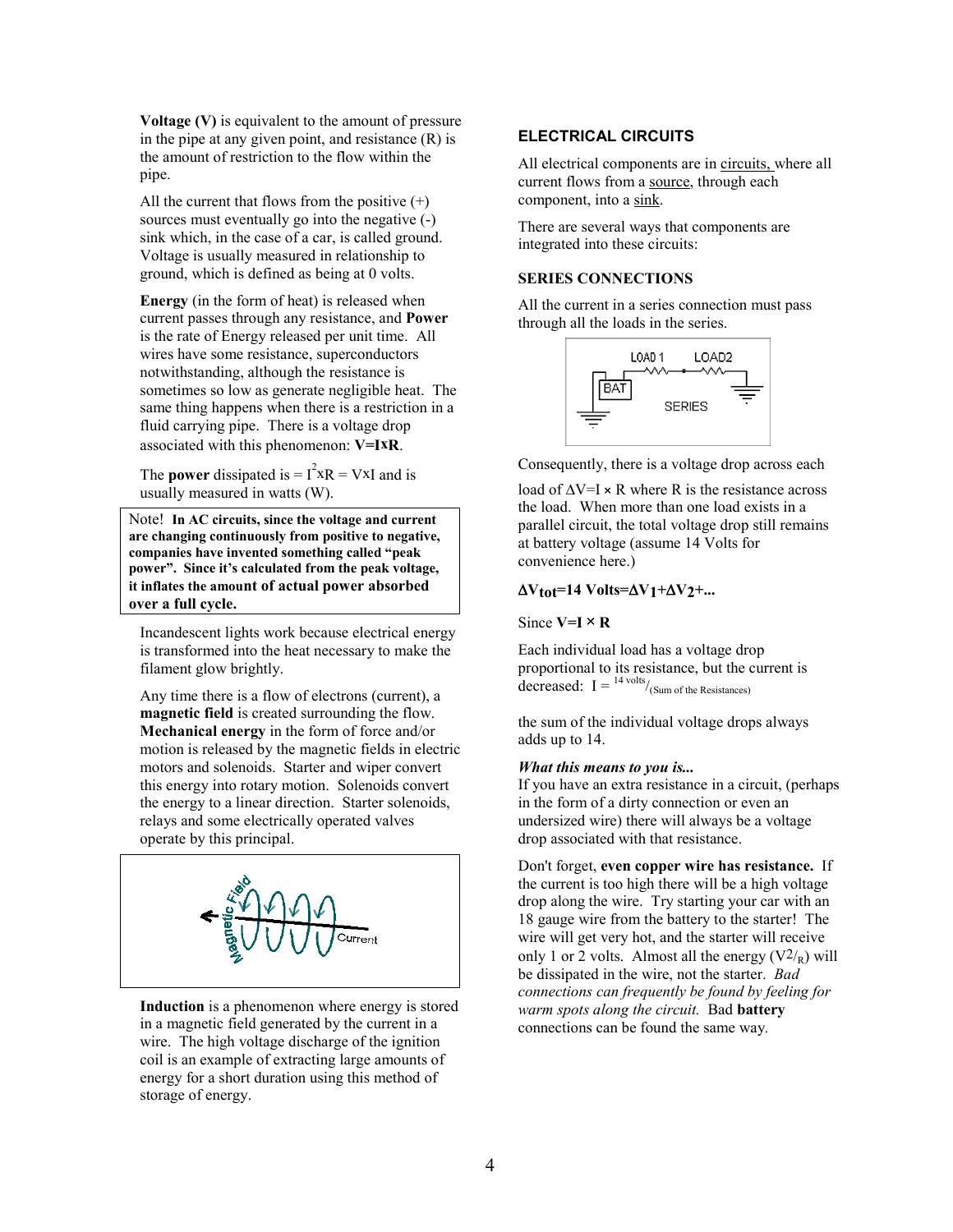### **PARALLEL CONNECTIONS**



Just about all circuits in an automobile are arranged in parallel. In theory each load sees the full 14 Volts supplied by the battery, and the total current draw is simply the sum of all the individual circuit currents.

In practice, there are always hidden resistances from non-ideal connections and even from the internal resistance of the battery itself. These extra resistances seldom create more than 1 or 2 Volts drop unless load conditions are very high.

"**Ground**" is the electrical equivalent to zero energy level (zero pressure level). In an automobile, the chassis, engine and other passive surfaces usually act as ground*. All current from the battery and alternator ultimately ends up going to ground*. Sometimes current finds its way to ground through an unplanned path. This is what is known as a **short (circuit)**. See page 6.

The **switches** in any electrical system are simply valves which stop or selectively channel the current to appropriate places. Some switches are simply on or off. The light switch, for example, first opens the "valve" to the parking lights, and then to the headlights.

Other switches have variable internal resistance which is controlled by the knob. The rheostat for the dashboard lights is an example of this.

**A relay** is just a switch controlled by electricity instead of mechanical control. Relays are used when high current makes a standard switch impractical, or a simple action must start a complicated process.

Relays are frequently used in horn, lighting, charging, signal and fan circuits. There are many different internal configurations of relays, sometimes doing fairly complex tasks. Most of the relays that are used in E.R.A. cars have their circuit diagrams displayed on the casing as shown below. Numbers shown are ISO standard.



A **transistor** is a simple solid state relay that switches or regulates the current in a circuit. Transistors can act as a one-way valve (Diode), an amplifier, voltage regulator (Zener diode), or do much more complex functions when combined together in an *Integrated Circuit*. The CPU of a computer may have millions of transistors on a single chip. Most late model voltage regulators are solid state devices.

**Fuses** (or circuit breakers) are in most electrical circuits to prevent excessive current from overheating the wires in that circuit. Some fuses are fast acting - blowing almost instantly when their current limit is exceeded. Solid-state circuits need such fast protection. Some fuses are timedelayed in order to prevent momentary overloads from crashing the circuit. Electric motors, which usually require high starting current, usually use slow acting fuses.

Even copper wires have a small amount of resistance, and when very high current is present, the wires become like bulb filaments, burning off their insulation and possibly burning the rest of the car, too.

Fuses are usually rated at about twice the expected current in that particular circuit. Whenever a fuse blows it is an indication that there is a problem in the area serviced by the fuse.

Replacing the fuse with one of a higher rating risks overloading the wiring. The cause of the excessive current that caused the fuse to blow should always be found.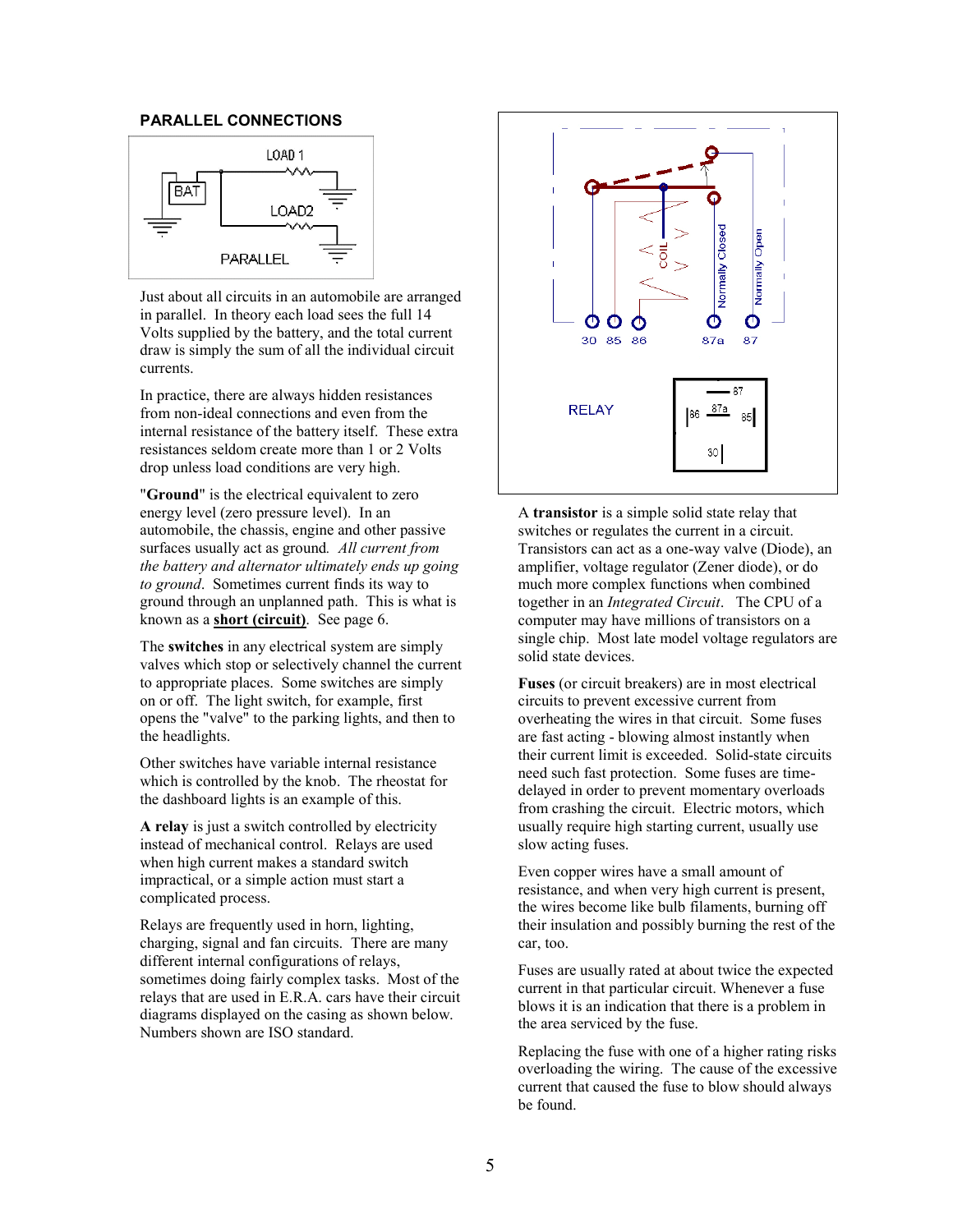**Short circuits** ("a short") are situations where there is a direct path (with minimal resistance) from the battery power  $(+)$  to ground, possibly through a switch. This is the primary cause of blown fuses. Wires connected to inappropriate terminals or insulation that chafes through on the chassis are examples of this.

**An open circuit** is one where no current flows. When a switch is off (open), it is appropriate. When a switch is on (closed contacts), and there is no current flowing, that is a problem. Open circuits are caused by broken wires, loose connections or bad switches.

# **APPLYING THEORY TO THE AUTOMOBILE TROUBLESHOOTING**

When troubleshooting, use the **E.R.A. wiring diagram** to trace the entire circuit. All connections are shown by small circles in the wire trace. Some wires may have several connections to other wires along its length. Voltage feedback may occur anywhere in *the Total Circuit*.

When **tracking a circuit**, check the connections on both sides of any **multi-plug connector.**

Sometimes a terminal is incorrectly inserted into its terminal block so that it does not make contact with its proper mate in the other terminal block. On an ERA, wire(s) on one side of a junction will **always** mate with wire(s) of similar **color**.

The battery and alternator give a system voltage between approximately **12 and 15 volts.** This low voltage is not dangerous to touch. In fact, if you wet your fingers and short between the positive and negative terminals of the battery, you will barely feel it

Typically, batteries are rated at their cold-cranking amps (250-800 amps) and their ampere-hours (40- 80). A big block starter may draw 400 amps on cranking so theoretically, you could crank an engine for 5+ minutes before the battery died (don't count on it). Especially since twenty seconds of continuous cranking is the maximum recommended without letting the starter cool down. Remember though – twenty seconds is a fairly long time.

Voltage in the **coil circuit**, however, may exceed **50,000 Volts**, but since the internal resistance is so high you don't get burned, just *Shocked!* Your heart doesn't like such disturbances much, either. It's triggered electrically, just like all your other muscles. Being careful around coils and spark plugs goes without saying

 The basic **system** voltage (~14V) is exceeded significantly only when the voltage regulator malfunctions.

The battery has the ability to put out 12-13 volts until it is almost fully discharged, but the internal resistance of the battery makes the voltage appear lower when under very high current loading: The battery *runs down* during extensive cranking of the starter.

**Remember**, if you measure the voltage of a battery that has no load on it, (nothing drawing current) it will show 12 volts even when it is 95% discharged. Turn the lights on, and the voltage may drop several volts.

## **TESTING EQUIPMENT**

 If you don't have one, invest about \$12 in a cheap **Volt-Ohmmeter (VOM)** from Radio Shack. With the VOM, you will be able to measure both voltage and electrical resistance. I like to sharpen the (red) positive probe so that I can puncture the insulation anywhere along the wire to test continuity. When checking resistance, always Zero the meter with the adjustment on the front.

**Voltage** can be measured from the power source to ground, or across a suspected voltage loss. **Resistance** is always measured **across** the component.

*When testing the resistance of a component, be careful that it is electrically isolated from the rest of the system.* It may be necessary to disconnect at least one side of its connections. Otherwise you may be measuring the voltage or resistance of other parts of the circuit. Also, if there is current flowing across the load, the VOM may be fried. That's why I don't buy the expensive ones!

If you are not sure whether the component is live, measure the voltage across it first, or disconnect the battery! Don't use the VOM on its Resistance Setting if you are not sure that the local voltage is zero. Check the VOM resistance calibration by touching the probes together. Use the Zero Ohm calibration to bring the needle to zero on the scale.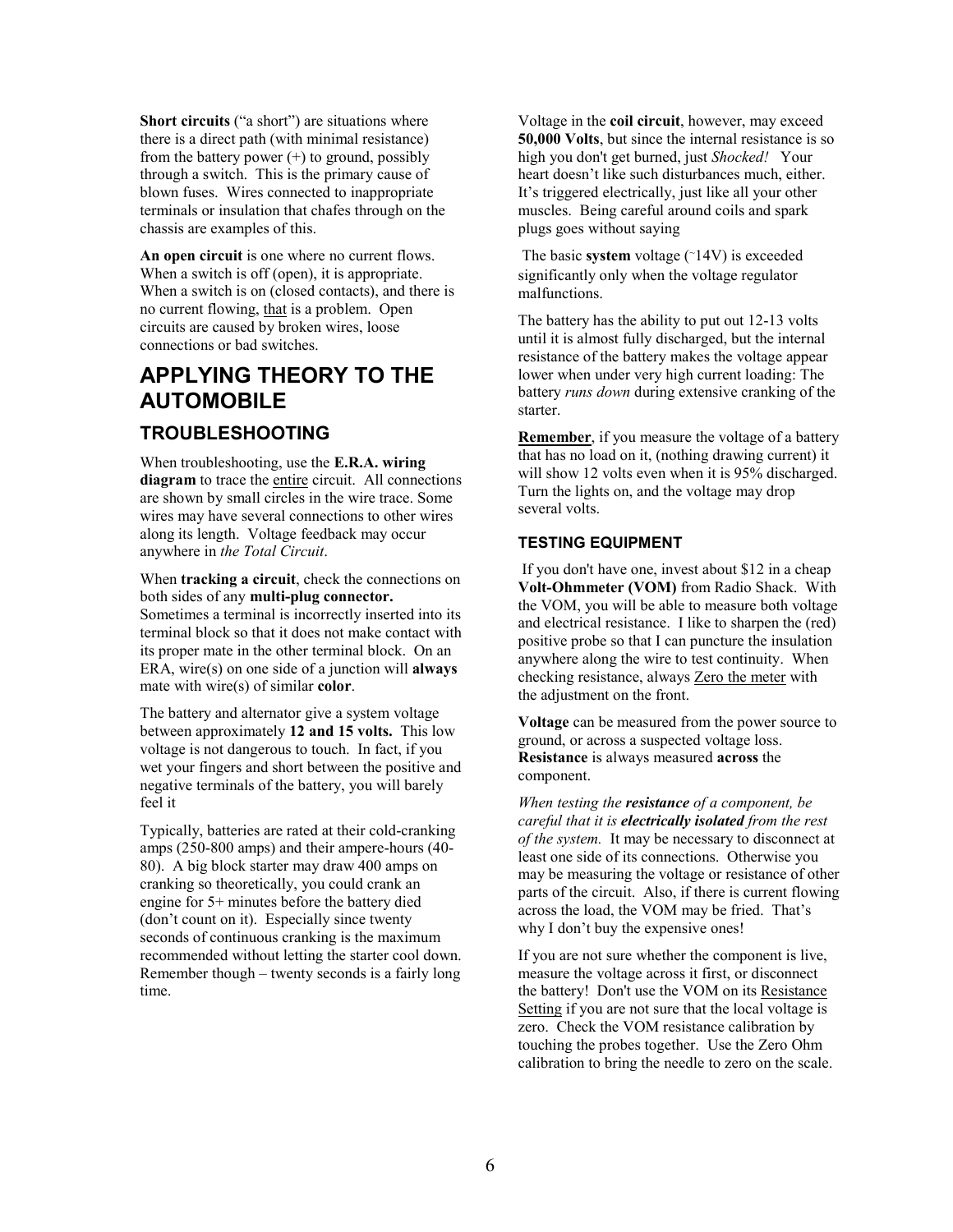Check **fuses** with the VOM! Most components are protected by fuses or a circuit breaker. A fuse that looks good may not be. Remove the fuse and check the resistance across its ends with the VOM. It should be 0. Reinstall the fuse and check the voltage where the wires are connected at the block, at both sides of the fuse.

Subtle corrosion can prevent electrical continuity. **Don't forget to check at the wire, at the screw connecting the wire to the fuse block, and at the clip holding the fuse.** Have the switch for the (non-functioning) load on. If there is no current flowing, there might not be any voltage drop though the offending junction even though the connection is imperfect. A quick way to check (not necessarily definitive in high current situations) is to feel for increased temperature at the connections.

 **Check the wiring diagram!** There are sometimes intermediate wiring connections that should be checked first. The ERA GT and 427SC have subassemblies with extra connections that may have been forgotten. Most of the multi-connector blocks are located under the dashboard. Make sure that the pin connectors in the blocks **are inserted all the way** and they make contact with their corresponding pin in the mating block.

**Check the battery voltage at the battery and the fuse box .** Low voltage results from a weak battery or bad connections. In the GT there is a circuit breaker in front of the dashboard. On the 427SC the circuit breaker is on the firewall, mounted next to the starter solenoid. The breaker should automatically reset after an overload, but if the overload persists, it will continue to break the power circuit.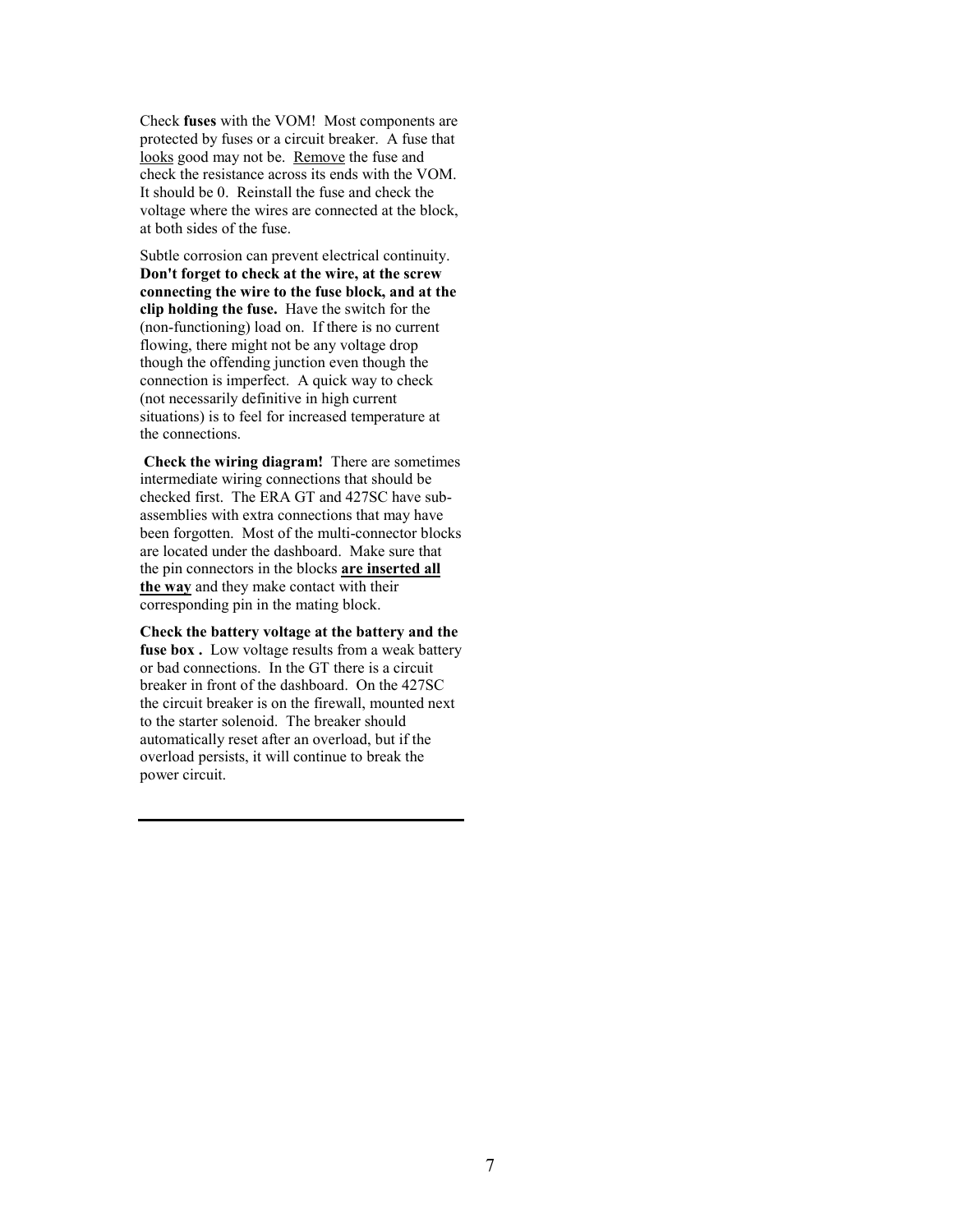#### **ALTERNATOR AND VOLTAGE REGULATOR**

### **OVERVIEW:**

The **alternator** has a centrally rotating set of coils powered from the **field** terminal which create a magnetic field. As this rotor turns, it drags the field past the stationary coils that surround it.

This magnetic field generates **alternating current** within these stationary coils, which then passes through a grid of electrical-one-way valves (**diodes**) to produce the DC current useful to automotive applications.

The voltage output is governed by the amount of current in the *field* circuit, and is controlled by the **Voltage Regulator**. Current is fed to the battery and other power absorbers through the large **Bat** terminal on the back of the alternator. A **ground** connection on the alternator case completes the electrical circuit. There is also a **Stator** terminal on the alternator, but it is not used on early ERA 427s without a dash warning light. You can recognize which style you have by the presence of a wire going into the stator terminal in the voltage regulator plug or the presence of four wires in the voltage regulator plug.

The main battery power comes from a connection on the starter solenoid.





Power flows from the **ignition switch**, through a fuse, to the voltage regulator. Voltage is measured from this source. Internal circuits take the power source and regulate it, sending it to the field terminal of the alternator so that the output voltage to the battery is correct.

### **TESTING**

Note! **A fully charged battery will also show no charge under many circumstances.**

If this is the first time the car has run, check the **polarity** of the ammeter by turning the lights on with the ignition switch off. If the ammeter moves to the positive side, switch the large wires on the back of the ammeter.

Check the system by turning the fan on with the engine running. You will normally see a discharge at idle, which changes to a charge condition above 1500 rpm.

See the wiring diagram for the appropriate **fuse** for the voltage regulator. Replace if necessary.

If you have a system that uses an ignition warning light, check that the dash light glows when the ignition is on but the engine is not running.

Check the voltage at the **Bat terminal** on the alternator. If the voltage is 13.5V or more with the engine running, there is a connection problem downstream. Follow wires and/or use the wiring diagram.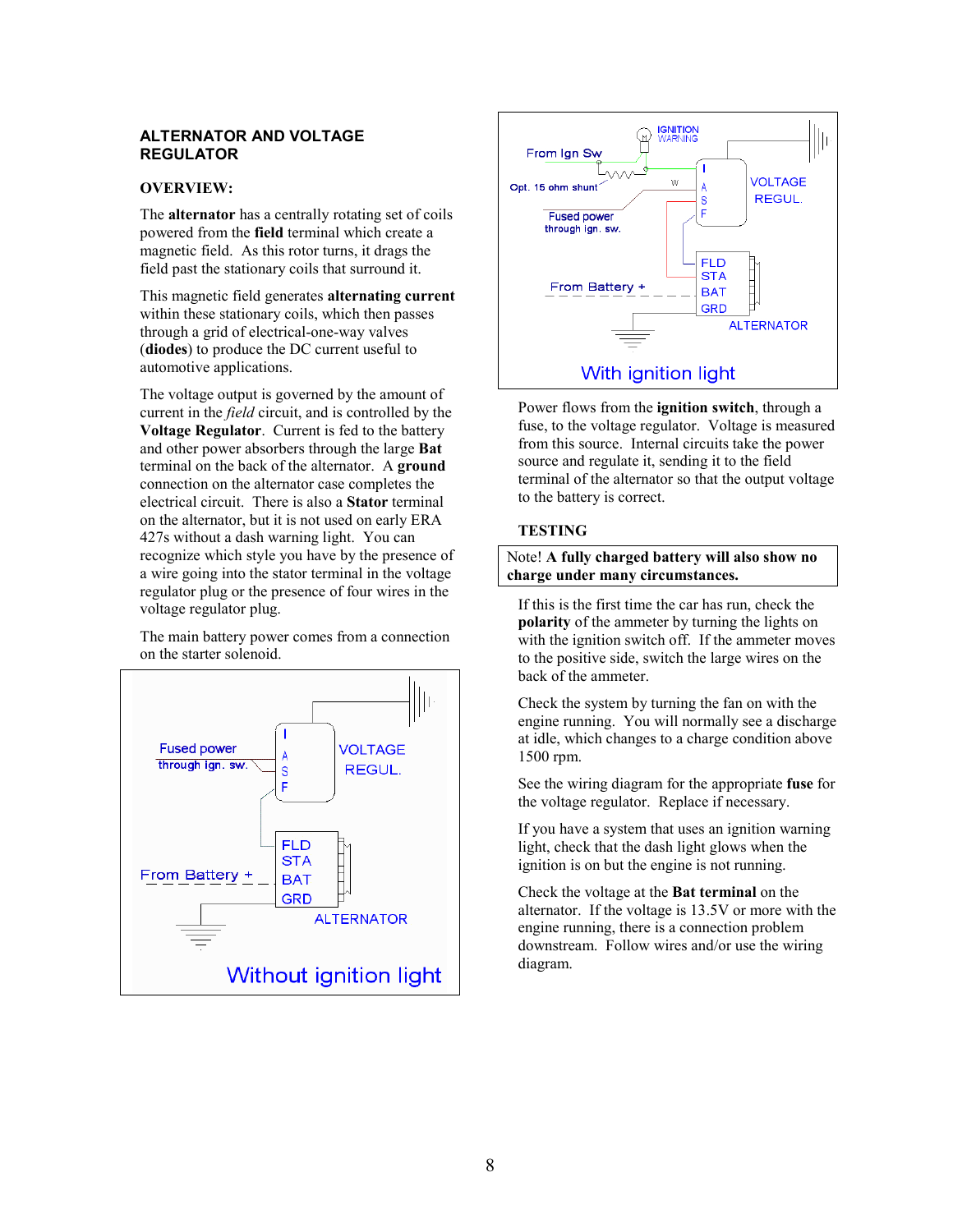If the voltage is less than 13.5V: , remove the plug connector at the voltage regulator. With the ignition switch on, check that there is 11.5V minimum between the power wire and the black ground wire to the regulator case. If not, trace the power wire back to the fuse box, the black wire to its connection at a ground. Use a short wire to jump between the power and field wires on the





plug. Start the engine and slowly raise the RPMs to 1500 MAXIMUM. If the ammeter shows a charge, the problem is in the regulator.

> If there is no change, the problem is in the alternator. Replace it, or better yet, bring it to a testing facility.

**Sympton**: Battery slowly goes dead, but ammeter sometimes shows a positive charge.

This is usually a bad diode in the alternator, less often a bad regulator. There may also be a high current draw from some components, overwhelming the alternator capacity. With the ignition switch on but the engine off, turn things on, one at a time. Check the ammeter for an indication of excessive current draw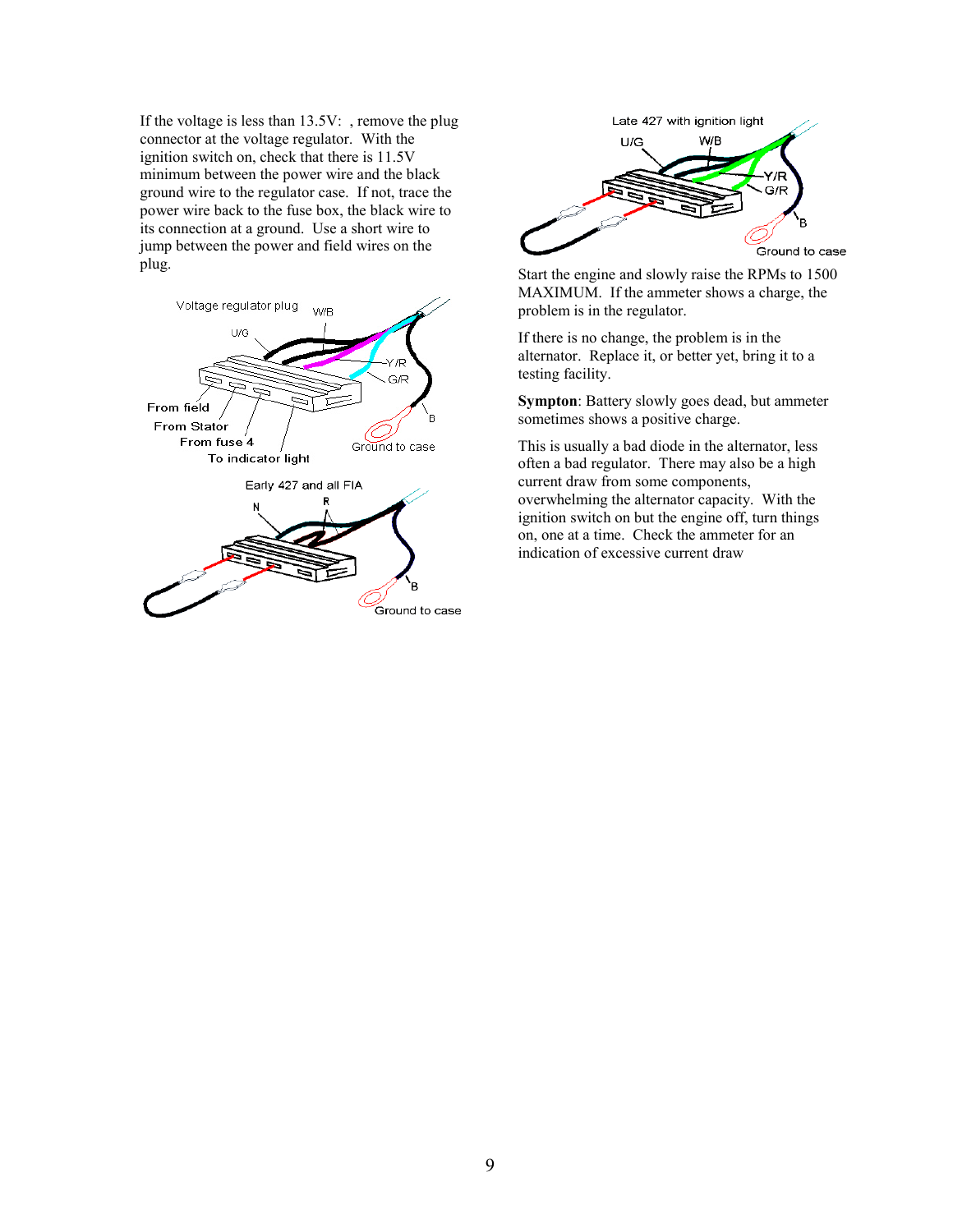## **IGNITION CIRCUIT**



Sixties-vintage cars used a standard ignition circuit that incorporated a single or dual-point distributor with a ballast resistor. Most kits today will use an electronic distributor, and many use a multi-spark unit such as the MSD.

When you hook up your system, check whether the distributor requires a ballast resistor. Some – notably some of the Mallory units – will have considerably shortened life if run with the full system voltage.

The ballast resistor serves to reduce the voltage that the coil sees – typically to  $8$  or  $9$  volts. When the starter is cranking the engine, the ballast resistor is bypassed by a contact in the starter solenoid, thereby allowing full voltage to the coil. Because cranking load will lower the battery voltage, the coil will see a somewhat reduced voltage.

### **TROUBLESHOOTING:**

Symptom – Car starts but immediately dies when you release the key.

Disconnect the connections at the ballast resistor. Measure the voltage (or check with a test light) the voltage between the single wire and ground. If there is power there, the ballast resistor is likely bad. Reconnect the wires and measure the voltage at the positive side of the coil. If you see 8-13 volts, you may have a bad coil. If you measure less than 8 volts, replace the ballast resistor.

If there is no power at the single wire of the ballast resistor, check the voltage at the IGN terminal of the ignition switch. If there is no power there, replace the switch.

If there is power at the switch, check the multiconnectors between the dash harness and the front harness. It will be the same color as the single wire connection at the ballast resistor: a white, yellow, or green/violet wire, depending upon the vintage of your kit.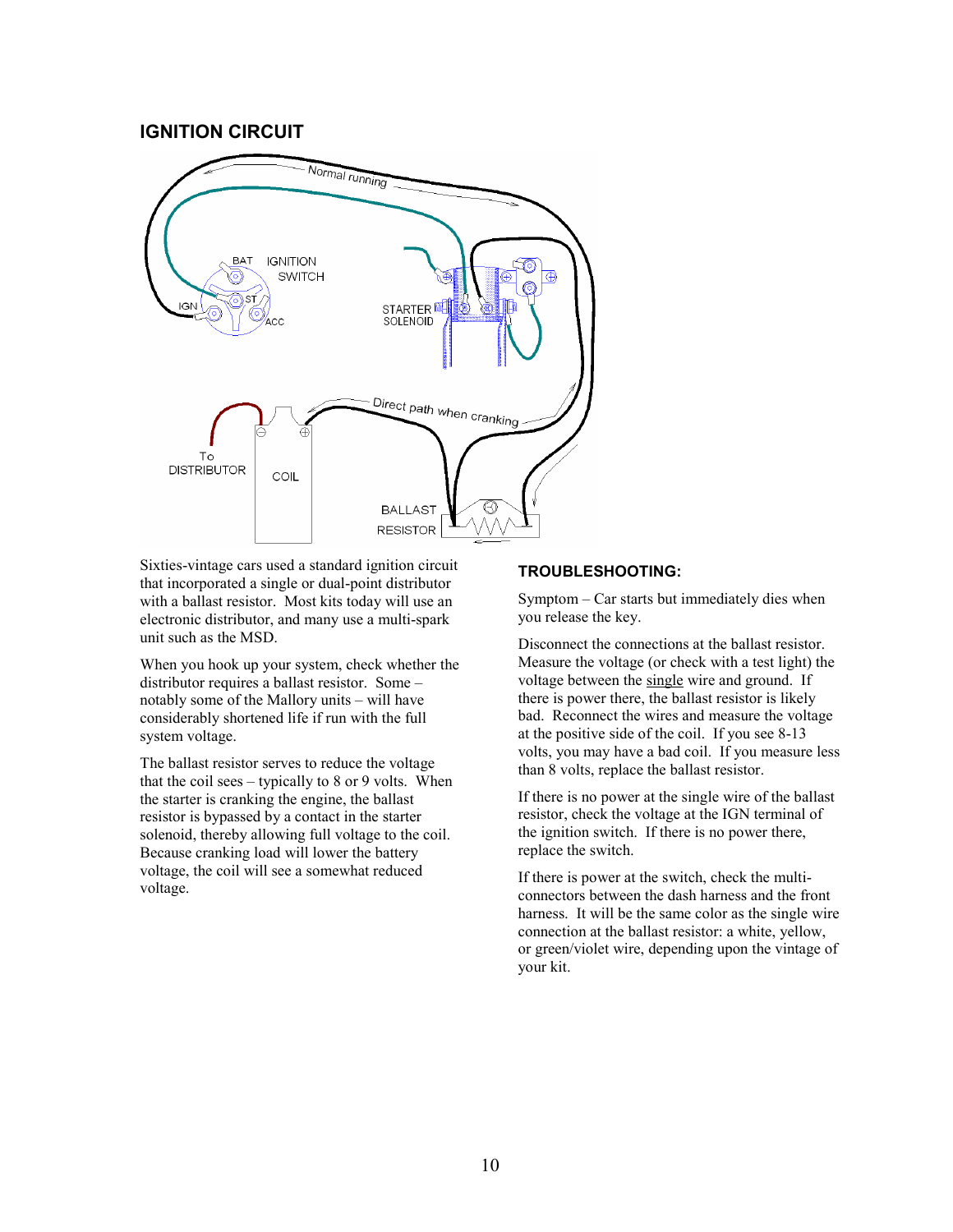#### Symptom – No spark

With the engine off but the ignition on, check the voltage at the positive connection of the coil. You should see 8-13V, depending upon whether you've got points or an electronic ignition box.

## **Headlight Malfunctions**

If there are no headlights nor parking lights, follow the circuit of the power to the toggle switch. The power source on both the 427SC and the GT comes from the ignition switch. The high and low beams are fused separately after leaving the dimmer switch.

If both headlights are out, but the parking lights work, check the appropriate fuse. If it's good, check the connection at the light switch and the wire going to the dimmer relay (427SC/FIA with ERA column – see below) or the dimmer switch (GT and 427SC/FIA with Triumph column).

If you've got power going into the relay (or dimmer switch), check the power going out.

Check the connections at the headlight and/or the plug at the front body(ERA GT) or the bullet connections at the front spring perch (427 SC).

And finally, check the multi-plug connection under the dash.

If only one headlight is out, check the connections as described above and also see below.

Check the ground: The 427SC ground is at the right side of the X member, the ERA GT in the front bay top tube



If you have a VOM: Disconnect all 3 wires to the light, either at the plug on the light (GT) or the connections at the front crossmember (427SC). Check the resistance between the ground terminal and either of the others. If the resistance is infinite between the black wire connection and either one of the others, there is a bad filament in the bulb.

**High/Low beams exchanged**. The connections at the fuse box, dimmer switch, harness intermediate connections or at the headlight may be incorrect.

**Note**: On the 427SC, the Triumph column and the E.R.A. column have completely different switch circuits for dimming. See the diagrams in your wiring instructions and diagram.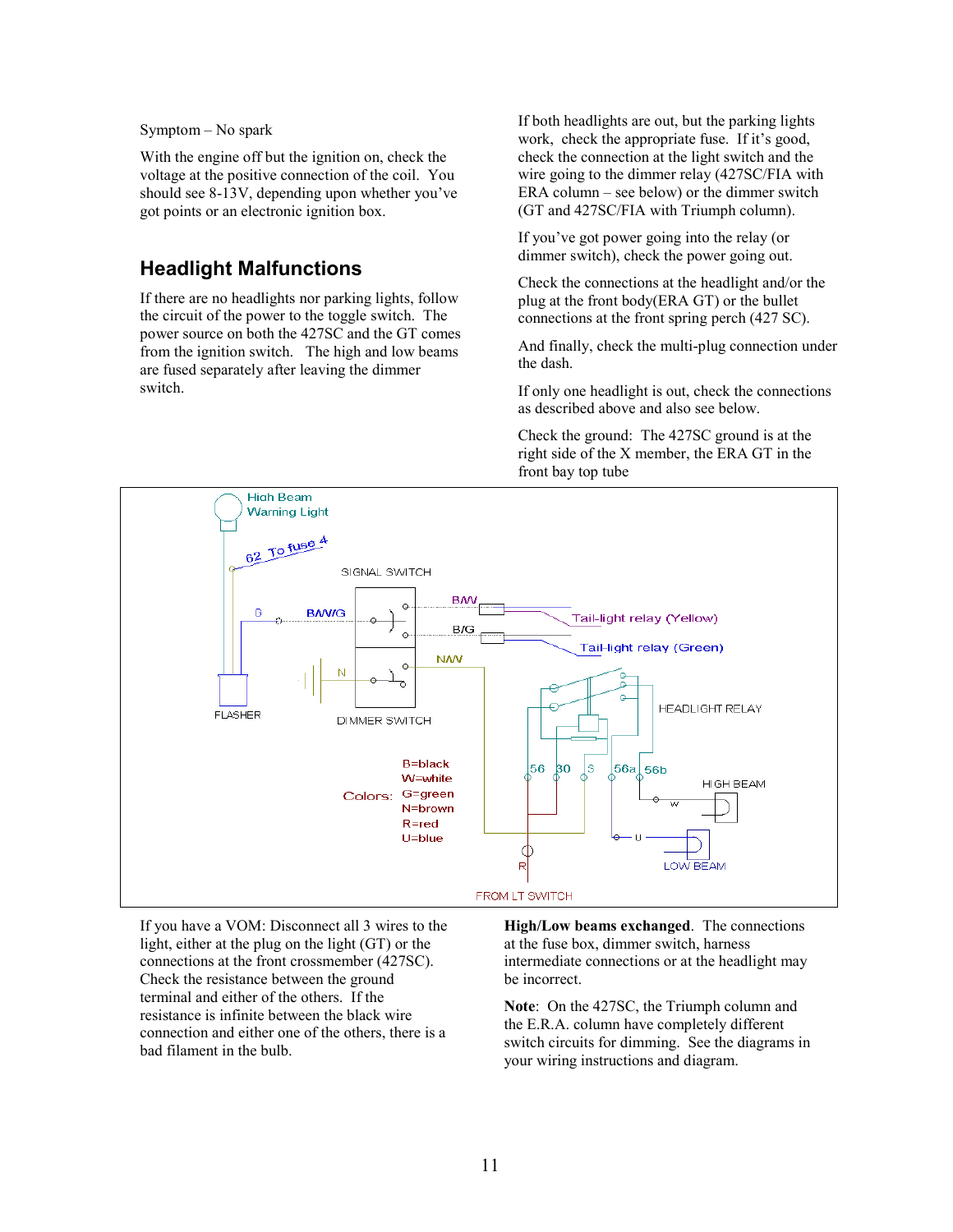Note! **If a light seems to be on when it isn't supposed to, check the ground connection at the chassis. A common ground that isn't good will allow power feedback through other circuits.**

#### **427 SC, FIA AND SLABSIDE:**

After some use, some switches may take **excessive pressure** to activate. If the brake lights don't go on except by hitting the brake very hard, use an ohmmeter to check the switches, and replace if necessary. Later cars use a single switch. The wiring must be modified on early cars. See

http://www.erareplicas.com/427man/wiring/stop switch/update.htm

*ERA signal switch:* See the switch illustration on page 11.

Turn the parking lights on and make sure that each light is equally bright (side-to-side). The signal filament is brighter than the parking light filament, so if one light is extra bright the bulb may be inserted 180 degrees out in the socket, or the contact plate in the light may be reversed. If you have any doubt, check each light by disconnecting both park/signal wires, turning on the parking lights, touching the red harness wire to each light pigtail. The red pigtail should be the dimmer of the two. If it's not, reverse the contact plate in the socket (or reverse the wires if the contact plate has only one locating position).



## **Signal and Brake Lights**

Check fuse Use only a **Signal Stat** brand flasher, #180 (it comes with the kit). Some others don't consistently indicate flashing on the dashboard. You may not have a problem at all.

Some relays did not light the rear signals if the front signal lights were not working properly. Check the front lights if only the signal light(s) are not working.

A solid state relay is used for the rear lights, so that the same filament can be shared by the signals and brakes. Because of the internal circuitry of the relay, the **front signal lights must be connected for the rear signal lights to work**. Bench testing the relay is complicated. You must put a load on the un-used input wire for the output to function correctly.

If both signals on one side of the car are working and the other side is not, check the fuses under the steering column. Because of the sensitivity of the brake/signal relay to shorts, the fuses supplied by ERA are the quick-blow type.

If the fuse(s) are OK, exchange the connections at the 4-way connector near the steering column: The green/white wire and the green/red wire from the column switch on cars with the Triumph column, the black/white and black/green wires on the E.R.A. column. Try both signals (remembering that left is now right, of course). If the dead bulbs change from side to side, the problem will be in the switch or related wiring.

Check the appropriate fuses, and all the intermediate connections in the wiring harness. Note that the brake and signal functions are controlled by different fuses.

Make sure that the ground at the light is good by checking the resistance between the light and the chassis. It should be 0 ohms.

If there is some malfunction with the brake or signal lights, first check the connections and the voltage (with the signal or brakes on) at the 3 wire side of the relay.

If you are getting proper voltage into the relay, but none out, the relay is must be replaced (but remember the note about the front lights!) If the relay is good, check the voltage at the tail lights.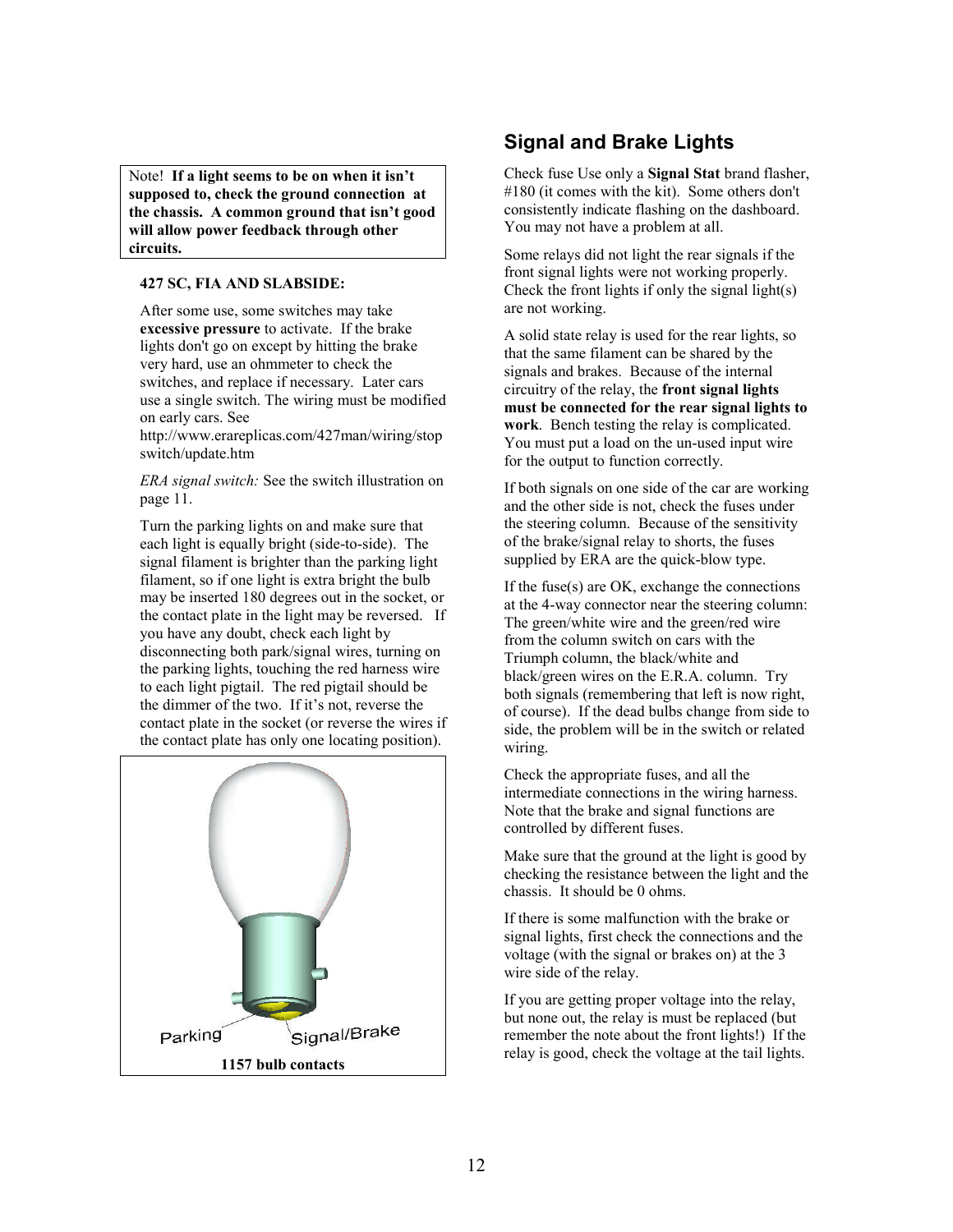On early cars  $($   $\geq$  #600) the brake light safety warning light is controlled by twin switches at the master cylinders. See the diagram for the switches' function. Later cars used a single

switch. The dash light became a charging warning light.

**Rear Signal and Brake Lights, ERA GT:** Check the appropriate fuse, and all the intermediate connections in the wiring harness.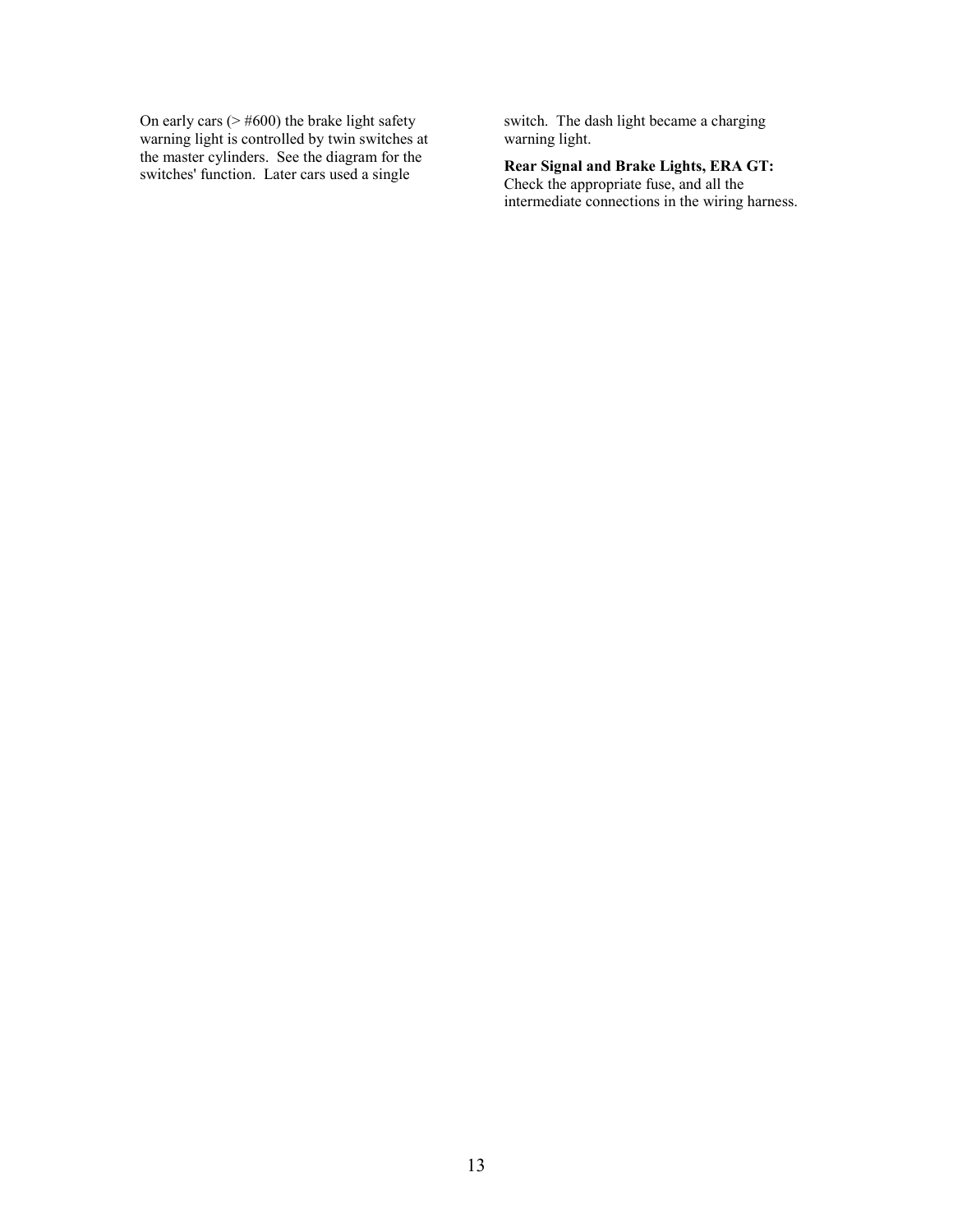

**Late 427 VW signal switch and headlight dimmer wiring**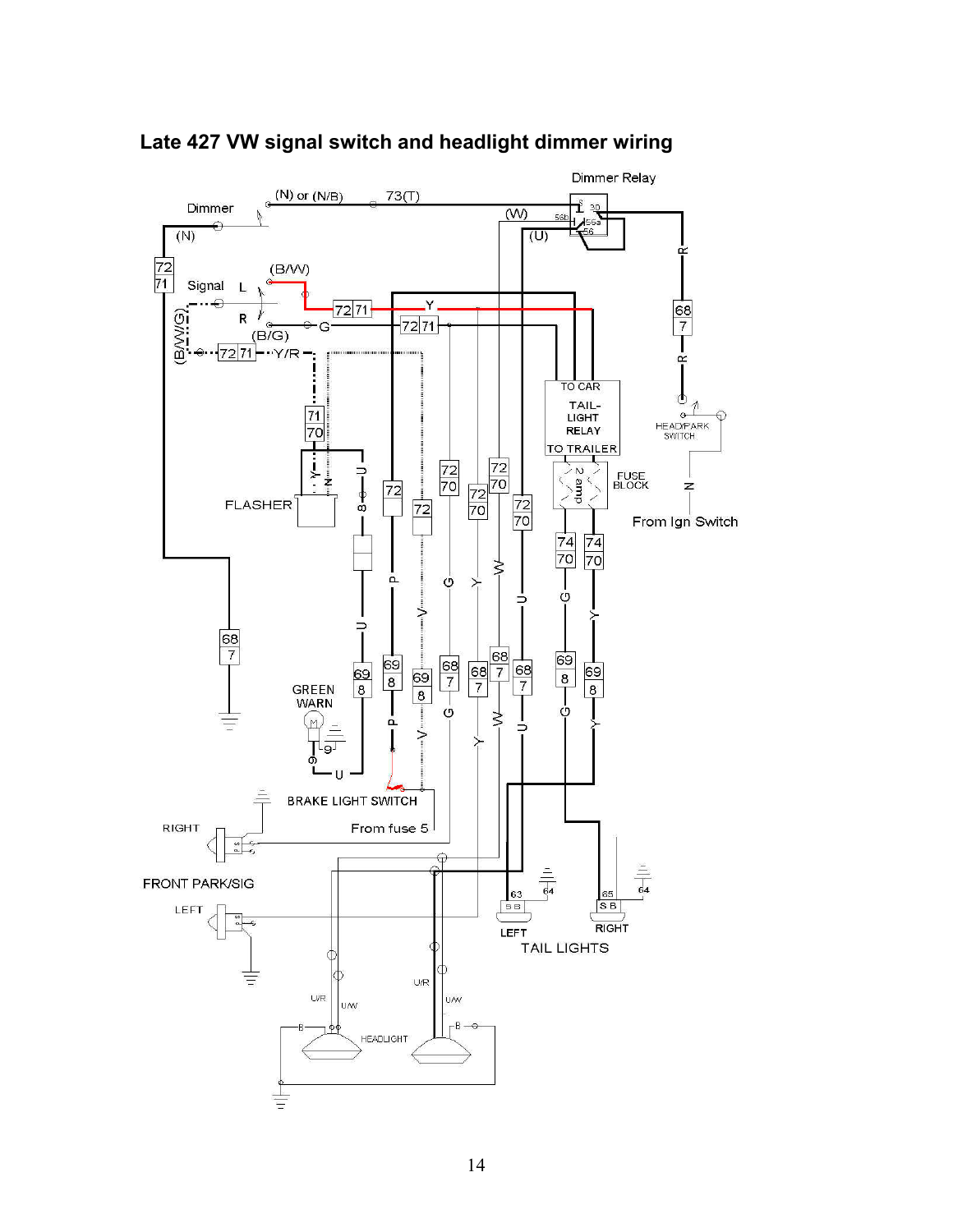### **RADIATOR FAN(S)**



Shown above is the 427SC fan schematic, but the ERA GT is similar.

**Troubleshooting** – Assuming the fans don't work. The thermo-switch will activate only above 190F.

**(A)** If the fans won't automatically turn on, but work with the dash switch:

Check the thermo-switch connections at the connecting tube (427SC/FIA) or in the radiator (GT).

If the connections are OK, remove the wires from the thermo-switch and jump the wires together. If the fan(s) come on, the thermoswitch is defective.

If the fans still don't work, ground the non-black wire (with a jumper wire if necessary). If the fan works, the thermo-switch ground circuit is defective. Check the nearest ground connections.

If the fans won't work even with the dash switch:

Check the fan connections

With the dash switch on, check the voltage at the green or orange wire at the fan connection. If there is 12V between the wire and ground, check that the resistance between the black wire and ground is zero. If not, clean and check the nearest ground connection to the chassis.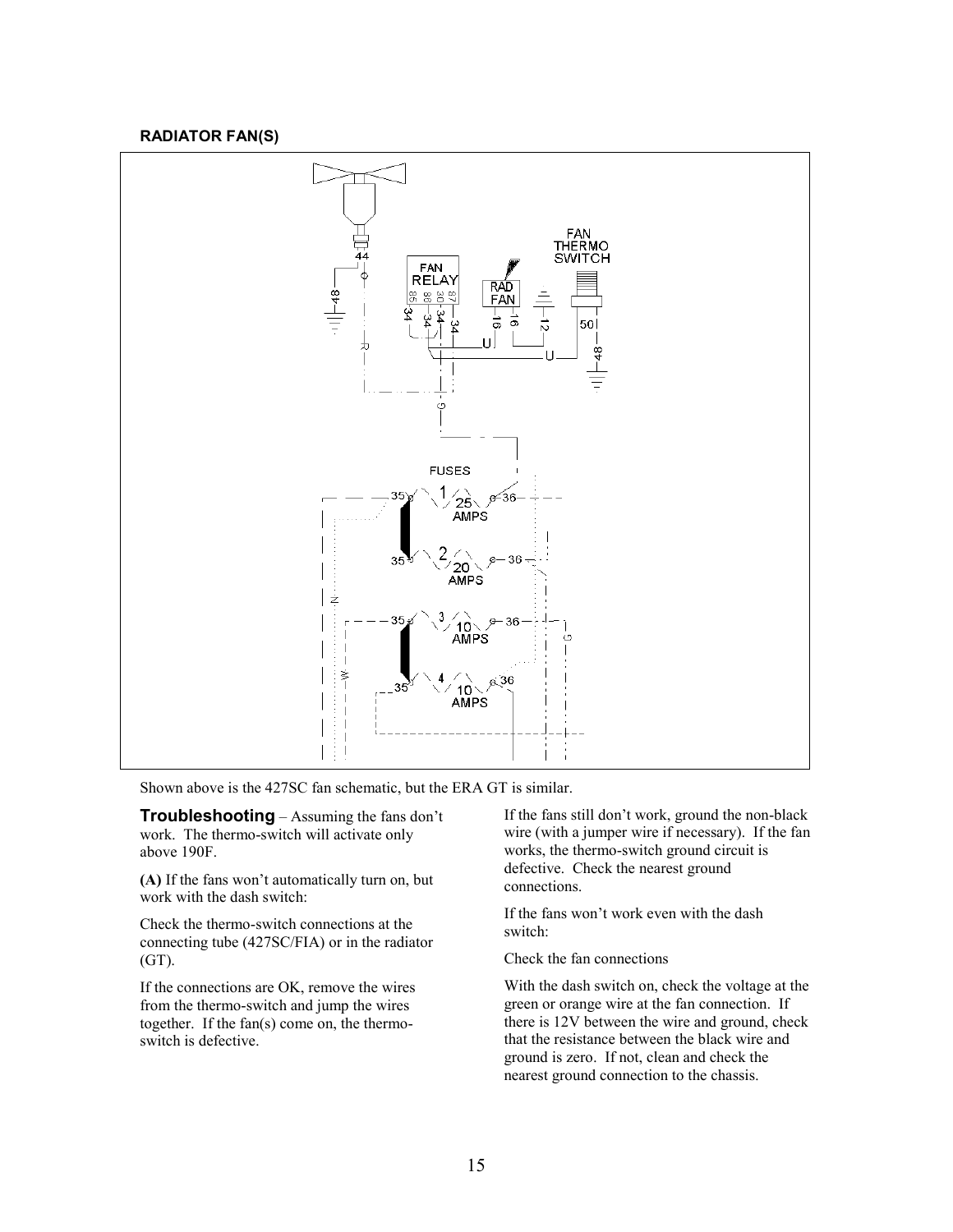If both the feed connections are OK, make sure that the pins between the fan and harness are mating properly.

Check Fuse connections  $-$  Go to  $(B)$ .

Check Relay – Go to  $(C)$ .

 **(B)** Check that there's at least 12V at both ends of fuse 1. If there isn't 12V on the right (green or orange wire) side, replace the fuse and check the wire connections. Some early fuse boxes tended to corrode because the fuse clamp was riveted to the tab where the wires attached. Later fuse boxes are one-piece. If the voltage is correct, go to **(C).** 

**(C)** Disconnect the relay wires and jump the wires that connect to terminals 30 and 87. If the fan works, go to **(D)** to check the relay and relay connections. If not, the connection from the relay to the fan is defective.

 **(D)** Check that there's 12V at terminals 30 and 85 on the relay/connector. No voltage indicates a bad connection to the fuse box. . Not likely

Ground terminal 86. You should hear a click and the voltage at terminal 87 should be 12V. If not, the relay is bad.



With all connections remaining in place:

### (E) Relay Ground

With the dash switch on, use a jumper wire to ground out terminal 86. If the relay clicks, the connection to the dash switch is faulty AND the thermo-switch is bad.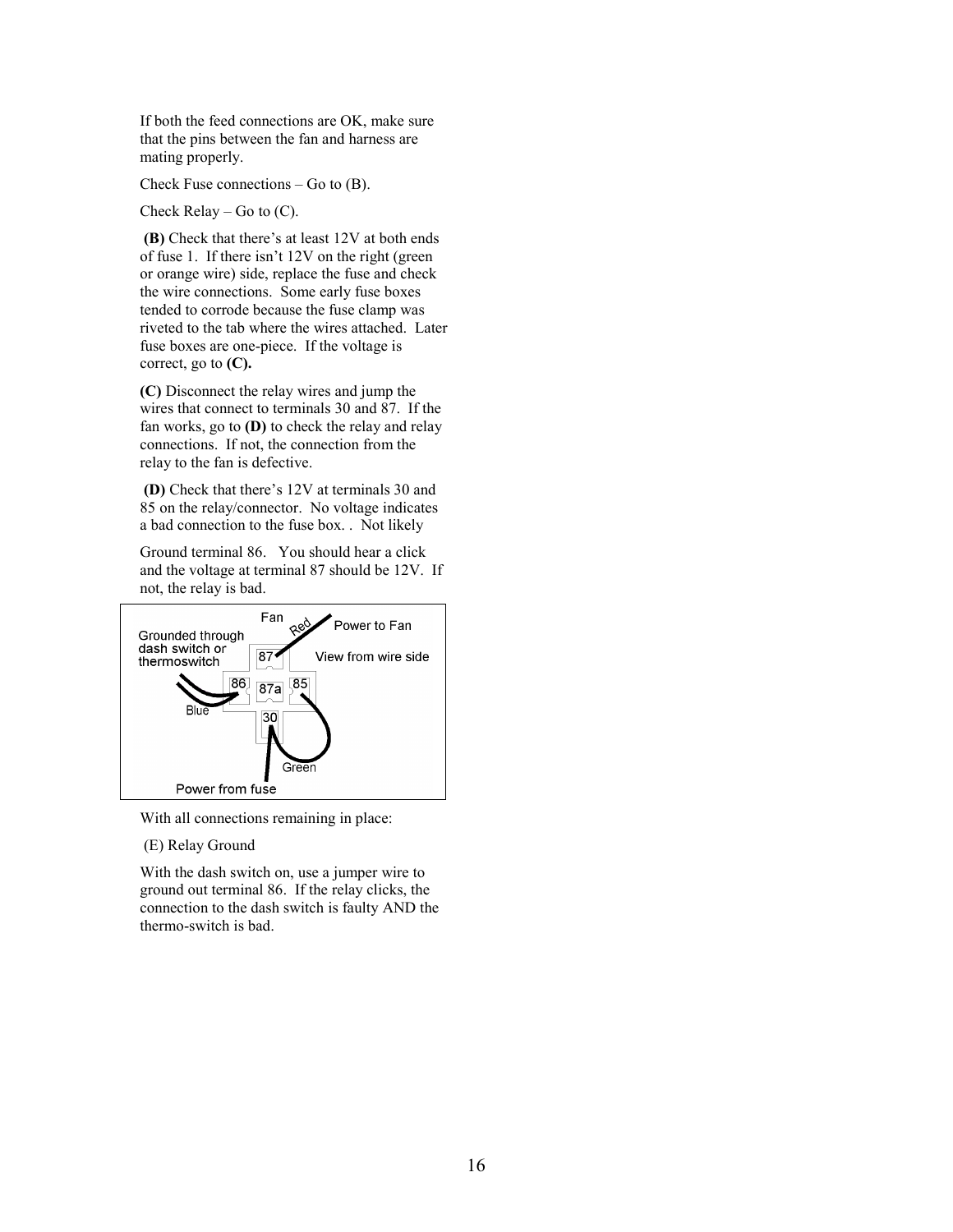## **FUEL GAUGES**

**E.R.A. uses several combinations of gauges and senders. Because of the shape of the tank, the gauge will never be completely accurate over its entire range. Typically, the Stewart-Warner-sender equipped cars will show accurately at full and empty, but will be somewhat off at half-full. The Smith gauge with electronic sender may be more accurate at half full but not at full.**

## **IDENTIFICATION**



**Early Nisonger** and all **MOMA** gauges require a Smiths sender with the following values:

#### Empty - 0 ohms Half - 40 ohms Full - 90 ohms



**Type 1 Smith gauge, 0-90 ohm Requires tube or 6 hole sender**



Later **Smith** (made by Caerbont) gauges come in two visual variations, although their electrical function are similar. They may require a sender that has slightly different resistance requirements so we may use an electronic sender that is difficult to test with the specifications below.

Empty – 400 ohms  $Full - 50 ohms$ 

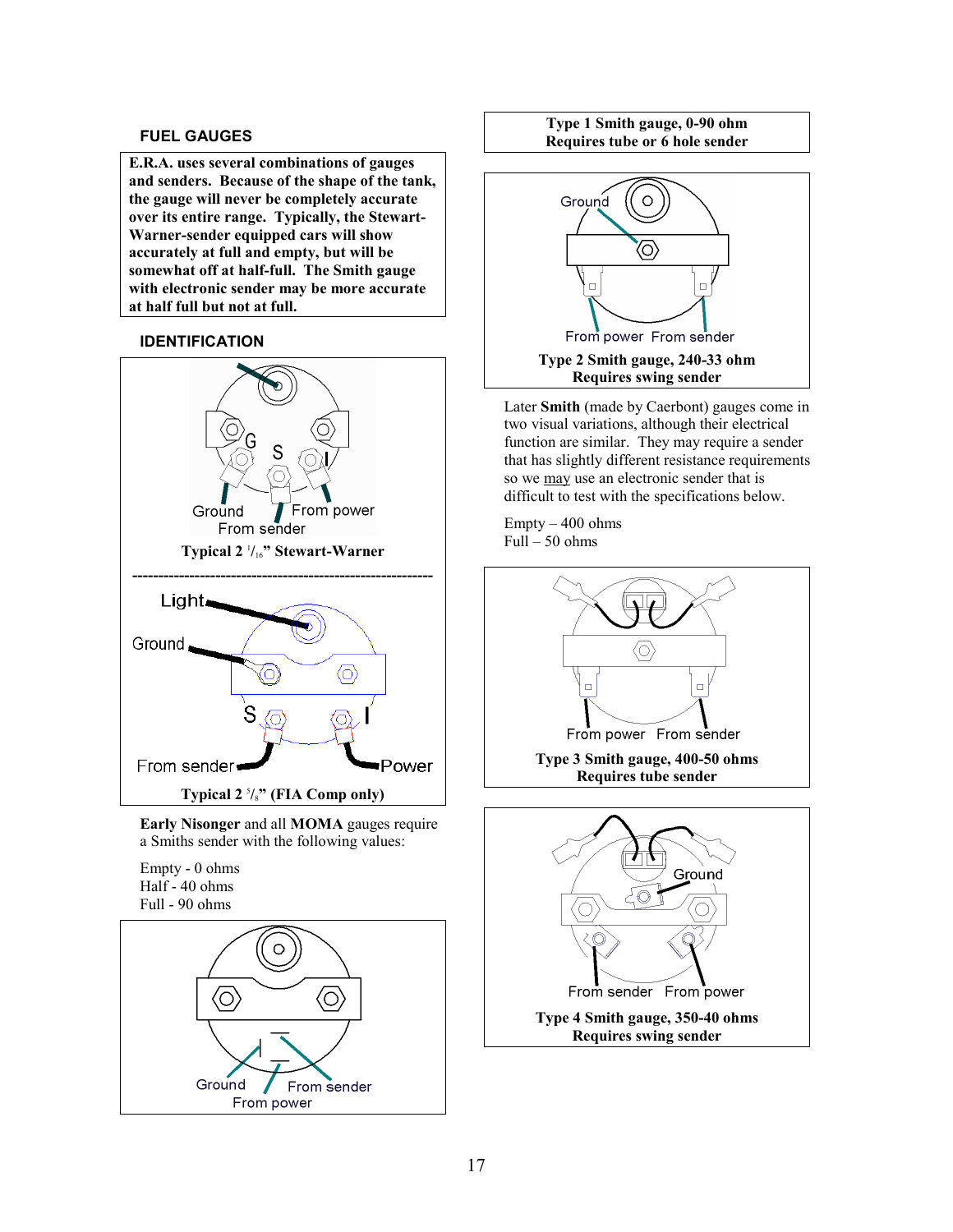## **FUEL SENDER**



#### **SENDER RANGES**

All Stewart Warner and later Smith gauges (427 after  $\sim$ 200) use the same range:

| <b>Empty tank</b> | $240$ ohms |
|-------------------|------------|
| <b>Half</b> full  | 140 ohms   |
| Full              | 25 ohms    |

Early Smith gauges from MOMA use the original British range:

| <b>Empty tank</b> | 0 ohms  |
|-------------------|---------|
| Full              | 90 ohms |

#### **QUICK-TEST OF THE GAUGE**

Disconnect the wire(s) from the sender.

Touch the pink wire to ground (with the ignition switch on). The later-range gauge (see above) will go from empty to full. The early gauge will go from full to empty. If neither action happens, the gauge is defective, there is a break in the circuit, or the fuse is blown.

#### **SWING-TYPE SENDER TESTING:**

Measure the resistance of the sender with an ohmmeter. You can disconnect the sender wire at the gauge or check directly at the sender connection. The sender **must be disconnected** from the gauge for an accurate reading.

### **TUBE-TYPE SENDER FROM CENTROID**

Because of the solid-state circuitry, there is no easy way to test the sender short of an external bench setup.

### **TROUBLESHOOTING**

If your gauge doesn't respond at all when the ignition switch is turned on, check the fuse for the instruments.

The (Type 4) 3-wire Smiths gauge will go to full with no ground on the middle terminal, below zero with no sender connection or power.

The S/W gauge will read below zero with no sender connection, maintain a reading with no power, and go to full with the sender terminal grounded.

#### **TESTING (FIA AND 427)**

Check the connection at the left footbox.

Disconnect the rear main harness connection to the gauge. The FIA has a plug inside the passenger's side wheel housing access panel. The 427 connection is at the left-front of the fuel tank.

**Stewart Warner**: With the ignition on, disconnect the white wire (or disconnect the plug on the FIA). The gauge should drop to zero. If it does not, check the power to the gauge.

If it does, jump the white wire to ground. The gauge should move to full.

On the FIA, also check the ground inside the trunk at the top-left tube just behind the tank bulkhead.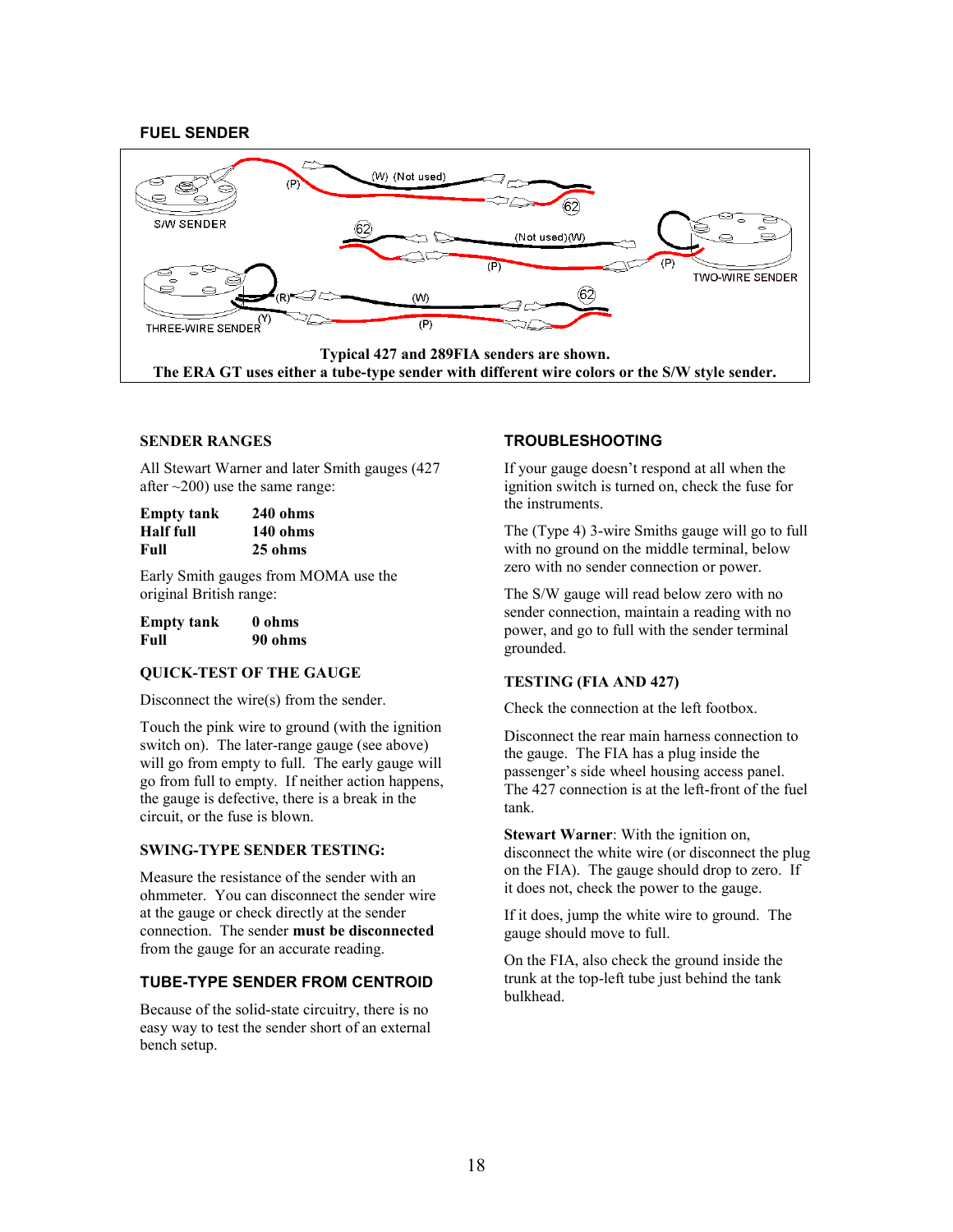If that fails, check the circuits from the gauge to the rear. The FIA has a plug junction beneath the access plate inside the left rear wheel. The 427 connections are at left front of the fuel tank. Both harness continue to the front and connect at the left side of the driver's footbox with a 9-pin plug. Take special notice of the white wires' pin connections. If the circuit has complete continuity, the gauge is defective. If the gauge moves to full properly when the white wire is grounded , the sender is defective or the jumper from the sender to the harness is defective.

**Testing with a spare sender:** If you have a spare Stewart-Warner sender, you may check any gauge and wiring in situ.

Disconnect the connections to the sender at the tank intermediate connection. The 427 connection is at the left front of the tank. The 289FIA is connected inside the access panel behind the left rear wheel. The GT connection is under the rocker access panel.

- Connect the harness sender wire to the center terminal of the S/W sender.
- Connect the S/W sender mounting plate to ground.
- With the ignition on, raise and lower the swing arm.

All gauges (except for the early Smith, 90-0 ohm) should follow proportionally with the swing angle. The early Smith will show nearly empty with the swing arm up and full with the swing arm half-way down.

## **TACHOMETER**

There are many variations of tachometers – especially the "Smith" brand. The Nisonger and Moma current-triggered type look like this from the back:



The Nisonger and Moma points-triggered variations look like this:



The Caerbont points-triggered style looks like this:

#### **TROUBLESHOOTING**

MSD with points-triggered tachometer

Check that all connections at the tachometer are OK, and that there is 12V at the appropriate terminal. Check that there is 1.0-1.5V at the MSD tachometer output. If not, the MSD is defective – even if the car runs OK.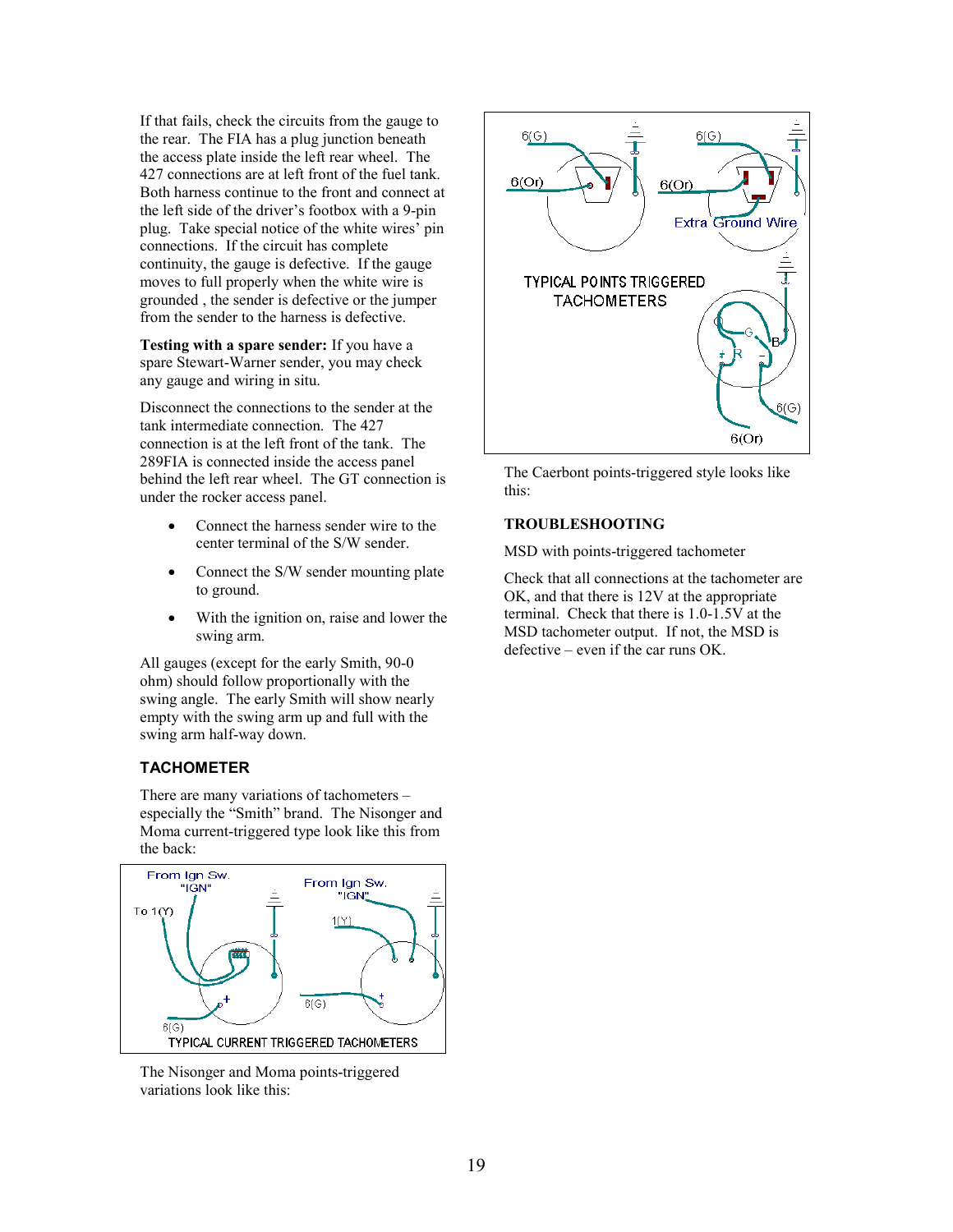#### **WIPER MOTOR AND SWITCH GT AND 427SC:**

#### **SPECIAL NOTES:**

On chassis numbers before 227, the 427SC the motor connections #2 and #4 may be different than your original instructions. These new connections supersede the earlier ones.

From 427SC Chassis #227 and GT #2012, the wiper switch has been changed and a relay added to the wiper circuit. The relay parks the wipers when they reach the bottom of the windshield glass on the passenger's side by changing the connections to make the wiper motor into a generator for a short sweep period. The current created is shorted out, creating very high drag on the motor, stopping it quickly.



The original wiper switch did this operation internally (see above), but unfortunately is no longer readily available. E.R.A. now uses a more conventional switch and the relay board to do the same thing.



### **WIPER CHECKING AND TROUBLESHOOTING**

#### **TESTING THE WIPER MOTOR**

With a source of 12 volts, *i.e.* a jumper from the battery or fuse box: Ground terminal 1 of the wiper and connect 12 volts into terminal 3. The wiper should function at high speed. Switching power from terminal three to terminal 5 should result in the wiper running at low speed.



The automatic parking action of the wiper is controlled by terminals 2 and 4. These terminals will show a dead short between them for approximately 340 degrees of crankshaft rotation. The other 20 degrees will show an open circuit. While the motor is running on a test bench, connect an ohm-meter across 2 and 4. For every revolution of the crankshaft there will be a short duration perturbation from 0 ohms to open circuit. (This period is when the motor is supposed to stop when the switch is turned off.)

## **SYMPTOM: NO ACTION AT ALL**

#### **CARS WITH RELAY BOARD:**

This setup uses a simple switch with a special relay board to do the complex job of motor parking.

If the fuse has blown, turn the wiper switch off and replace the fuse with one of 20 ampere rating. If the new fuse blows immediately, check all the connections. Remove the switch from the dash panel if necessary. The numbers are difficult to see. If the connections are correct, go to  $(B)$ .

**If the fuse has not blown**, check that there is 12 volts at the right side of the appropriate fuse. Occasionally, dirt or corrosion prevent proper contact. The ignition must be on for this test. Remove the wire from the motor terminal #5. With the ignition on and wiper switch at the middle position, the voltage should be 12V at the terminal. If not, go to  $(D)$ . If yes, go to  $(C)$ .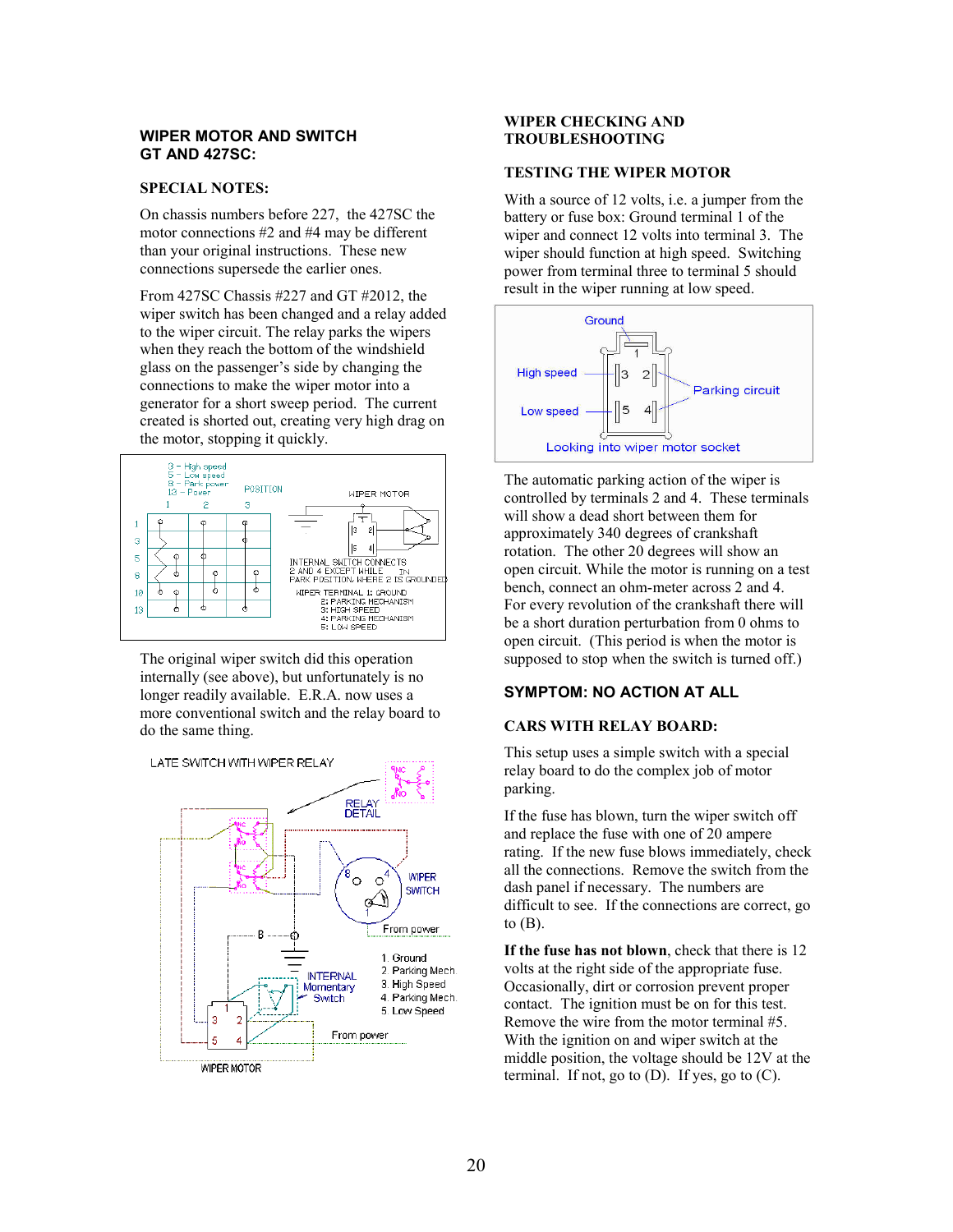**(A)** For Cobra Only: Remove the wires at terminal 1 on the switch. This wire feeds power to the instruments. If a new fuse blows, the problem is in the wiring harness - very unlikely. If it doesn't blow, a wire is shorted at an instrument connection.

**(B)** Turn the switch to the middle position. If the motor runs for a second, then blows the fuse, go to (E), with special emphasis on #2 and #4 of the motor (see above italics). If the fuse blows immediately, without any motor action, go to (E) and then (F). If the connections seem to be correct, and you have a Cobra, go to (A). If you have a ERA GT, go to (E).

**(C)** Remove the wire at terminal #1 of the wiper. Use the VOM to measure the resistance between ground and the wire. If it is not 0, check the ground connections on the harness. If it is 0, go to  $(F)$ .

**(D)** Check the voltage at terminal #1 of the switch. No voltage = harness problem. Go to (E). If there is voltage at #1, turn the switch to the first on position. If there is 12V at #5 on the switch, go to (E).If there is no voltage, the switch is bad, or the connections are misplaced.

**(E)** There is a discontinuity or an incorrect connection in the harness. Use the wiring diagram to trace the wire from source to load. Check any intermediate connections.

**(F)** You probably have a bad motor. Check the resistance between #1 and #3, and #1 and #5. The value should be very small for both. The usual problem is frozen or broken brushes within the motor. On some motors, there are wire connections from the back of the plug to the motor which may have come loose or broken.

#### **EARLY – WITHOUT WIPER RELAY BOARD:**

**If the fuse has blown**, replace it with one of 20 ampere rating. Turn the wiper switch off first. If the new fuse also blows, continue below.

The majority of non-functioning wipers are the result of incorrect connections at the switch, with fewer problems at the motor. Remove the switch from the dash panel to check the connections. The numbers are difficult to see.

Don't forget that the numbers are clockwise from each terminal. If the connections are correct, go to (B). There may also be an internal short in the motor. If the connections are correct at the switch and elsewhere use a jumper wire to go directly to terminal 5 on the wiper motor. If there is a spark with no motion of the wipers, the motor has an internal short. See also **(F).**

**If the fuse has not blown**, check that there is 12 volts at the right side of the appropriate fuse. Rarely, dirt or corrosion prevents proper contact. The ignition must be on for this test.

Remove the wire from the motor terminal #5. With the ignition on and wiper switch at the middle position, the voltage should be 12V at the terminal end of the wire. If not, go to (D). If yes, go to (C).

**(A)** For Cobra Only: Remove the wire at terminal 12 on the switch. This wire feeds power to the instruments. If a new fuse blows, the problem is in the circuits to the wipers: Either a wire is accidentally grounded or the wiring harness is defective - very unlikely. If it doesn't blow, a wire is shorted at an instrument connection.

**(B)** Turn the switch to the middle position. If the motor runs for a second, then blows the fuse, go to (E), with special emphasis on #2 and #4 of the motor (see above italics). If the fuse blows immediately, without any motor action, go to (E) and then (F). If the connections seem to be correct, and you have a Cobra, go to (A). If you have a ERA GT, go to (E).

**(C)** Remove the wire at terminal #1 of the wiper. Use the VOM to measure the resistance between ground and the wire. If it is not 0, check the ground connections on the harness. If it is 0, go to  $(F)$ .

**(D)** Check the voltage at terminal #1 of the switch. No voltage = harness problem. Go to (E). If there is voltage at #1, turn the switch to the first on position. If there is 12V at #5 on the switch, go to (E).If there is no voltage, the switch is bad, or the connections are misplaced.

**(E)** There is a discontinuity or an incorrect connection in the harness. Use the wiring diagram to trace the wire from source to load. Check any intermediate connections.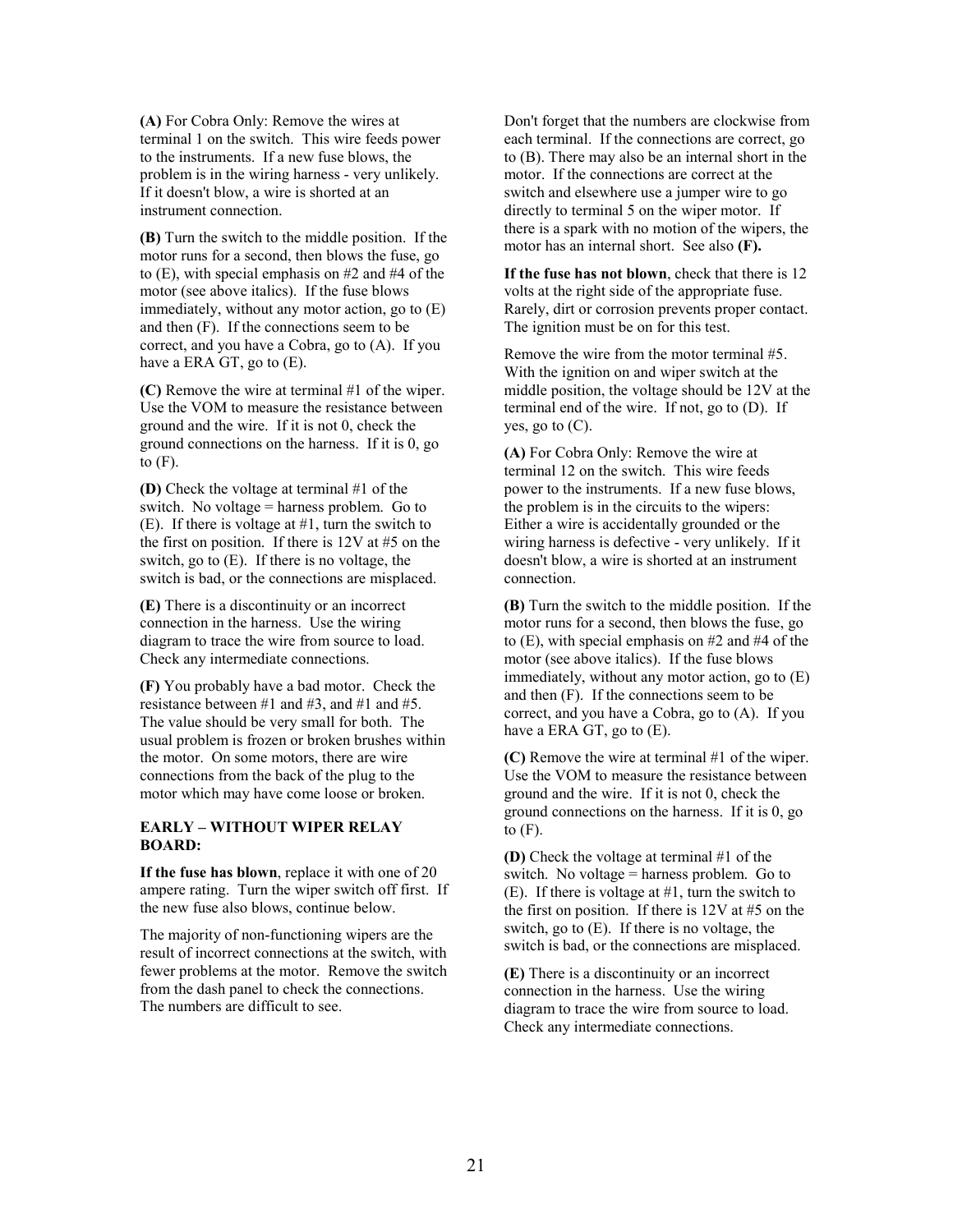**(F)** You probably have a bad motor. Check the resistance between #1 and #3, and #1 and #5. The value should be very small for both. The usual problem is frozen or broken brushes within the motor. On some motors, there are wire connections from the back of the plug to the motor which may have come loose or broken.

### **INSTALLING FOUR WAY EMERGENCY FLASHERS**

There are two methods to install emergency flashers on either car:

If you wish to keep the flasher in the car as a safety feature, follow method one.

If you are going to remove the switch after inspection, use method two for a simple installation.

**1: Standard 4-Way switch** going to each corner of the car. Purchase an aftermarket 4-way Emergency Flasher switch. Mount the switch under the dash as unobtrusively as possible. See the enclosed diagram for connections.

This system must include a second flasher dedicated to the emergency system. If a flasher doesn't come with the 4-way Flasher system, use a standard two wire flasher.

The connections intended for the signal lights can be made at the trailer relay mounted on the steering column.

#### **2: Cheater (Quick and Dirty) bypass switch**.

This system will work for inspection but, since the ignition has to be on for it to function, it is not a good real world solution. It is, however very simple, requiring no permanent connections.

The dotted lines on the schematic represent this alternative. If you have any male bullet type connectors, you may connect the switch wires into the 4 way female connectors between the signal switch wires and the trailer relay.

To get all four lights to flash simultaneously, the ignition must be on. Turn the signal light switch either left or right (it doesn't matter which) and turn the new switch on. All four lights will flash.